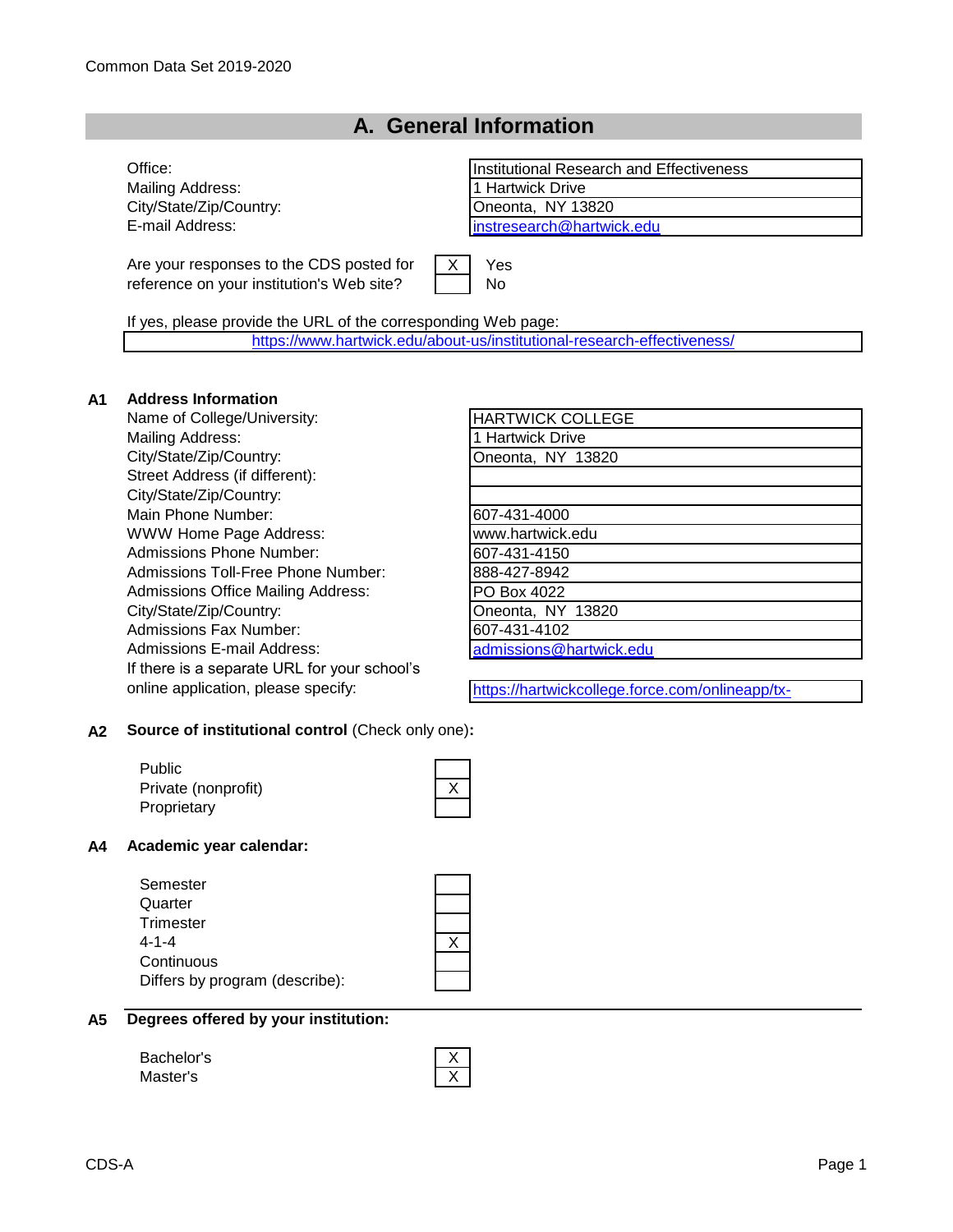### **B. ENROLLMENT AND PERSISTENCE**

#### **B1 Institutional Enrollment - Provide numbers of students for each of the following categories as of the institution's official fall reporting date or as of October 15, 2019.**

| <b>B1</b> | <b>FULL-TIME</b>                  |     | <b>PART-TIME</b> |          |       |
|-----------|-----------------------------------|-----|------------------|----------|-------|
| <b>B1</b> |                                   | Men | Women            | Men      | Women |
| <b>B1</b> | <b>Undergraduates</b>             |     |                  |          |       |
| <b>B1</b> | Degree-seeking, first-time        |     |                  |          |       |
|           | freshmen                          | 160 | 219              | $\Omega$ | 0     |
| <b>B1</b> | Other first-year, degree-seeking  | 0   | $\Omega$         |          |       |
| <b>B1</b> | All other degree-seeking          | 490 | 303              | 6        | 6     |
| <b>B1</b> | Total degree-seeking              | 650 | 522              | 6        | 6     |
| <b>B1</b> | All other undergraduates enrolled |     |                  |          |       |
|           | in credit courses                 |     |                  | 2        | 5     |
| <b>B1</b> | Total undergraduates              | 650 | 522              | 8        | 11    |
| <b>B1</b> | <b>Graduate</b>                   |     |                  |          |       |
| <b>B1</b> | Degree-seeking, first-time        |     |                  |          |       |
| <b>B1</b> | All other degree-seeking          |     |                  |          |       |
| <b>B1</b> | All other graduates enrolled in   |     |                  |          |       |
|           | credit courses                    |     |                  |          |       |
| <b>B1</b> | Total graduate                    | 0   | 0                | 0        | 0     |
| <b>B1</b> | Total all undergraduates          |     |                  |          | 1,193 |
| <b>B1</b> | Total all graduate                |     |                  |          | 0     |
| <b>B1</b> | <b>GRAND TOTAL ALL STUDENTS</b>   |     |                  |          | 1,193 |

#### **B2 Enrollment by Racial/Ethnic Category. Provide numbers of undergraduate students for each of the following categories as of the institution's official fall reporting date or as of October 15, 2019.**

| <b>B2</b> |                                                         | Degree-Seeking<br>First-Time<br><b>First Year</b> | Degree-Seeking<br>Undergraduates<br>(include first-time first-<br>year) | Total<br>Undergraduates (both<br>degree- and non-<br>degree-seeking) |
|-----------|---------------------------------------------------------|---------------------------------------------------|-------------------------------------------------------------------------|----------------------------------------------------------------------|
| <b>B2</b> | Nonresident aliens                                      | 6                                                 | 21                                                                      | 21                                                                   |
| <b>B2</b> | Hispanic/Latino                                         | 37                                                | 82                                                                      | 82                                                                   |
| <b>B2</b> | Black or African American, non-Hispanic                 | 51                                                | 118                                                                     | 118                                                                  |
| <b>B2</b> | White, non-Hispanic                                     | 214                                               | 736                                                                     | 740                                                                  |
| <b>B2</b> | American Indian or Alaska Native, non-Hispanic          | 5                                                 | 16                                                                      | 16                                                                   |
| <b>B2</b> | Asian, non-Hispanic                                     | 13                                                | 37                                                                      | 42                                                                   |
| <b>B2</b> | Native Hawaiian or other Pacific Islander, non-Hispanic | 0                                                 |                                                                         |                                                                      |
| <b>B2</b> | Two or more races, non-Hispanic                         |                                                   |                                                                         |                                                                      |
| <b>B2</b> | Race and/or ethnicity unknown                           | 50                                                | 170                                                                     | 173                                                                  |
| <b>B2</b> | TOTAL                                                   | 376                                               | 1,181                                                                   | 1,193                                                                |

#### **Persistence**

**B3 Number of degrees awarded from July 1, 2018 to June 30, 2019**

| Certificate/diploma         |     |
|-----------------------------|-----|
| Associate degrees           |     |
| Bachelor's degrees          | 235 |
| Postbachelor's certificates |     |
| Master's degrees            |     |
|                             |     |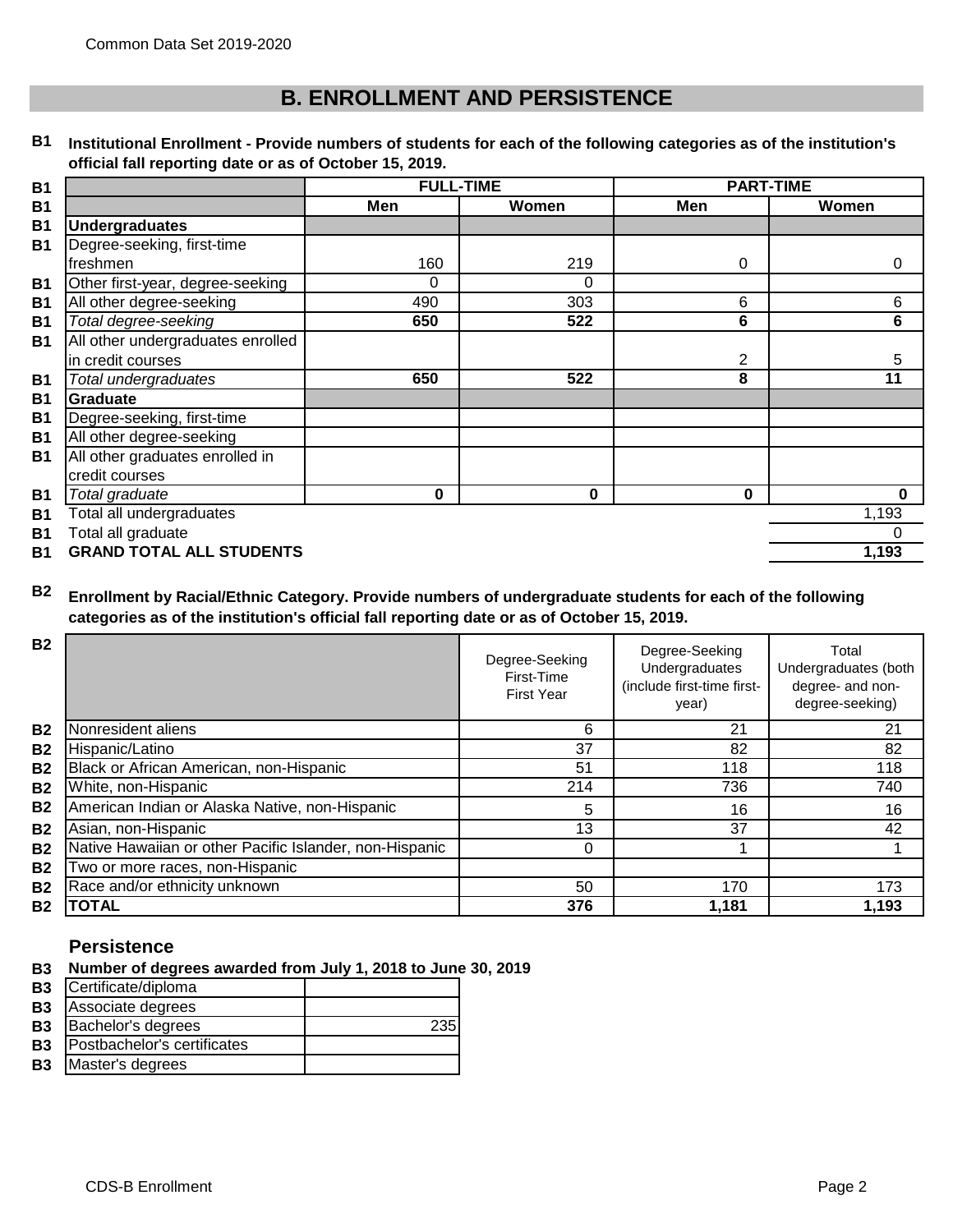#### **Graduation Rates** *Fall 2013 Cohort* **For Bachelor's or Equivalent Institutions**

|                                                                                                                                                                                                                                                                             | <b>Recipients of a</b><br><b>Federal Pell Grant</b> | Recipients of a<br><b>Subsidized Stafford</b><br>Loan who did not<br>receive a Pell Grant | <b>Students who did</b><br>not receive either a<br>Pell Grant or a<br>subsidized Stafford<br>Loan | Total (sum of 3<br>columes to the left) |
|-----------------------------------------------------------------------------------------------------------------------------------------------------------------------------------------------------------------------------------------------------------------------------|-----------------------------------------------------|-------------------------------------------------------------------------------------------|---------------------------------------------------------------------------------------------------|-----------------------------------------|
| A- Initital 2013 cohort of first-time, full-<br>time bachelor's (or equivalent) degree<br>seeking undergraduate-students                                                                                                                                                    | 171                                                 | 185                                                                                       | 172                                                                                               | 528                                     |
| B- Of the initial 2013 cohort, how many did not<br>persist and did not graduate for the following<br>reasons: deceased, permanently disabled,<br>armed forces, foreign aid service of the federal<br>government, or official church missions; total<br>allowable exclusions | 0                                                   | 0                                                                                         | $\mathbf 0$                                                                                       | $\Omega$                                |
| C- Final 2013 cohort, after adjusting for<br>allowable exclusions                                                                                                                                                                                                           | 171                                                 | 185                                                                                       | 172                                                                                               | 528                                     |
| D - Of the initial 2013 cohort, how many<br>completed the program in four years or<br>less (by Aug. 31, 2017)                                                                                                                                                               | 84                                                  | 104                                                                                       | 111                                                                                               | 299                                     |
| E - Of the initial 2013 cohort, how many<br>completed the program in more than four<br>years but in five years or less (after Aug.<br>31, 2017 and by Aug. 31, 2018)                                                                                                        | 10                                                  | 15                                                                                        | 10                                                                                                | 35                                      |
| F - Of the initial 2013 cohort, how many<br>completed the program in more than five<br>years but in six years or less (after Aug.<br>31, 2018 and by Aug. 31, 2019)                                                                                                         | $\overline{2}$                                      | $\overline{2}$                                                                            | 3                                                                                                 | 7                                       |
| G - Total graduating within six years (sum<br>of lines D, E, and F)                                                                                                                                                                                                         | 96                                                  | 121                                                                                       | 124                                                                                               | 341                                     |
| H - Six-year graduation rate for 2013<br>cohort (G divided by C)                                                                                                                                                                                                            | 56.1%                                               | 65.4%                                                                                     | 72.1%                                                                                             | 64.6%                                   |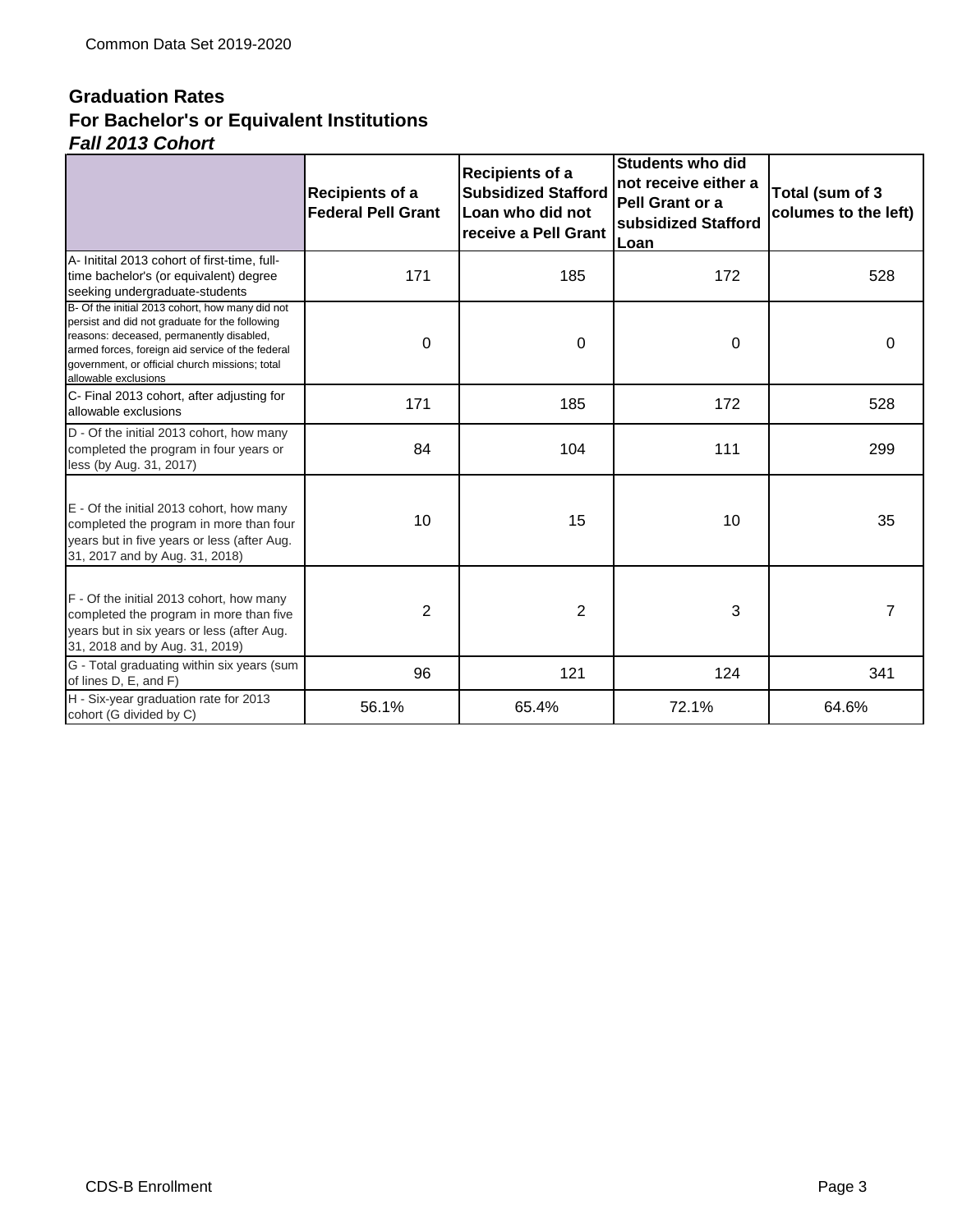#### *Fall 2012 Cohort*

|                                                                                                                                                                                                                                                                             | Recipients of a<br><b>Federal Pell Grant</b> | Recipients of a<br><b>Subsidized Stafford</b><br>Loan who did not<br>receive a Pell Grant | <b>Students who did</b><br>not receive either a<br>Pell Grant or a<br>subsidized Stafford<br>Loan | Total (sum of 3<br>columes to the left) |
|-----------------------------------------------------------------------------------------------------------------------------------------------------------------------------------------------------------------------------------------------------------------------------|----------------------------------------------|-------------------------------------------------------------------------------------------|---------------------------------------------------------------------------------------------------|-----------------------------------------|
| A- Initital 2012 cohort of first-time, full-<br>time bachelor's (or equivalent) degree<br>seeking undergraduate-students                                                                                                                                                    | 155                                          | 151                                                                                       | 141                                                                                               | 447                                     |
| B- Of the initial 2012 cohort, how many did not<br>persist and did not graduate for the following<br>reasons: deceased, permanently disabled,<br>armed forces, foreign aid service of the federal<br>government, or official church missions; total<br>allowable exclusions | 1                                            | 1                                                                                         | 0                                                                                                 | 2                                       |
| C- Final 2012 cohort, after adjusting for<br>allowable exclusions                                                                                                                                                                                                           | 154                                          | 150                                                                                       | 141                                                                                               | 445                                     |
| D - Of the initial 2012 cohort, how many<br>completed the program in four years or<br>less (by Aug. 31, 2016)                                                                                                                                                               | 87                                           | 86                                                                                        | 87                                                                                                | 260                                     |
| E - Of the initial 2012 cohort, how many<br>completed the program in more than four<br>years but in five years or less (after Aug.<br>31, 2016 and by Aug. 31, 2017)                                                                                                        | 0                                            | 0                                                                                         | 0                                                                                                 | 0                                       |
| F - Of the initial 2012 cohort, how many<br>completed the program in more than five<br>years but in six years or less (after Aug.<br>31, 2017 and by Aug. 31, 2018)                                                                                                         | 0                                            | 0                                                                                         | 0                                                                                                 | 0                                       |
| G - Total graduating within six years (sum<br>of lines D, E, and F)                                                                                                                                                                                                         | 87                                           | 86                                                                                        | 87                                                                                                | 260                                     |
| H - Six-year graduation rate for 2012<br>cohort (G divided by C)                                                                                                                                                                                                            | 56.5%                                        | 57.3%                                                                                     | 61.7%                                                                                             | 58.4%                                   |

#### **Retention Rates**

Report for the cohort of all full-time, first-time bachelor's (or equivalent) degree-seeking undergraduate students who entered in Fall 2018 (or the preceding summer term).

**B22** For the cohort of all full-time bachelor's degree-seeking undergraduate students who entered your 74.0% institution as freshmen in Fall 2018, what percentage was enrolled at your institution as of Fall 2019?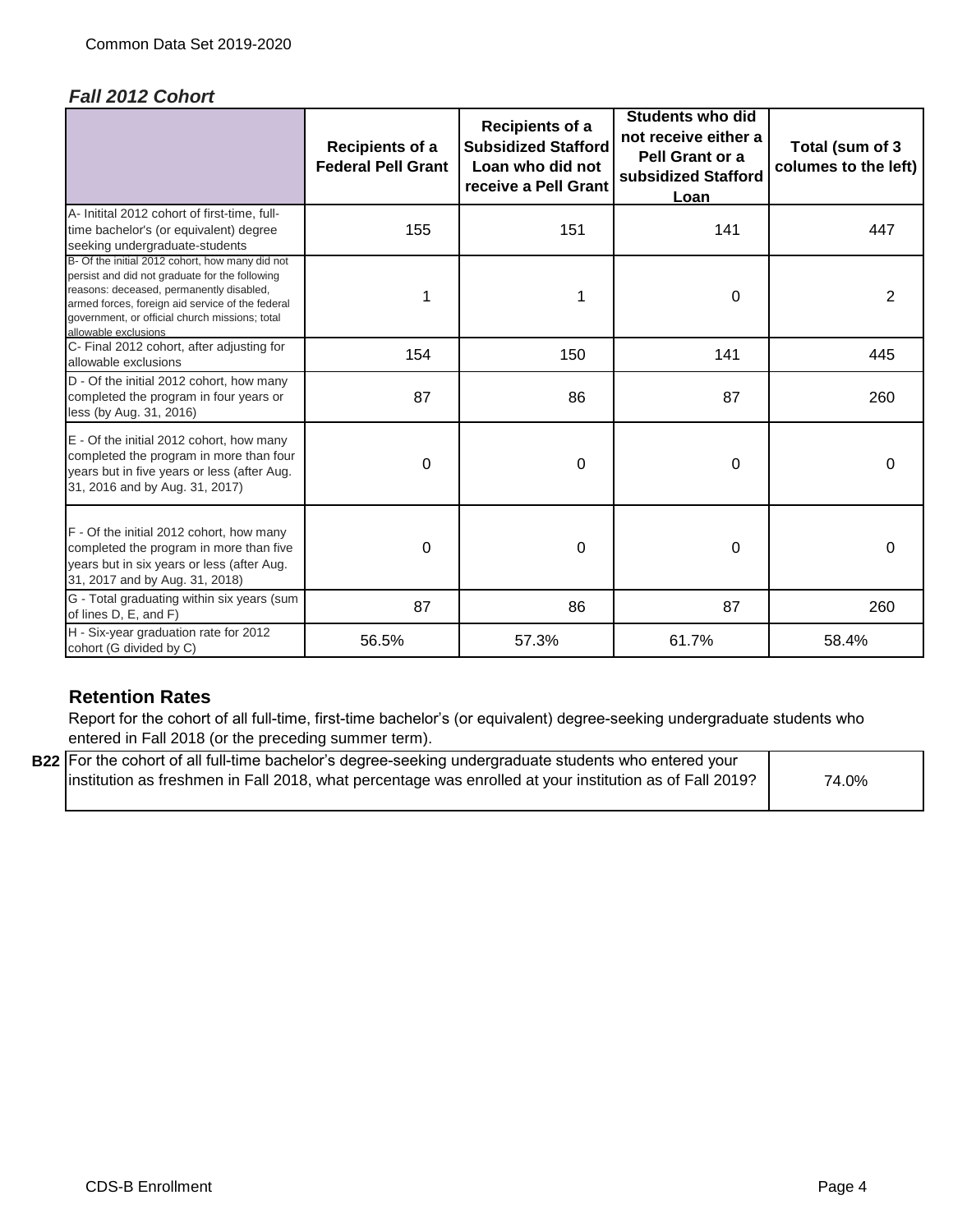#### **C. FIRST-TIME, FIRST-YEAR (FRESHMAN) ADMISSION**

#### **Applications**

**C1 First-time, first-year, (freshmen) students: Provide the number of degree-seeking, first-time, first-year students who applied, were admitted, and enrolled (full- or part-time) in Fall 2019.** 

| C <sub>1</sub> | Total first-time, first-year (freshman) men who applied               | 1,476    |
|----------------|-----------------------------------------------------------------------|----------|
| C <sub>1</sub> | Total first-time, first-year (freshman) women who applied             | 2,589    |
|                |                                                                       |          |
| C <sub>1</sub> | Total first-time, first-year (freshman) men who were admitted         | 1,246    |
| C <sub>1</sub> | Total first-time, first-year (freshman) women who were admitted       | 2,361    |
|                |                                                                       |          |
| C <sub>1</sub> | Total full-time, first-time, first-year (freshman) men who enrolled   | 160      |
| C <sub>1</sub> | Total part-time, first-time, first-year (freshman) men who enrolled   | $\Omega$ |
|                |                                                                       |          |
| C <sub>1</sub> | Total full-time, first-time, first-year (freshman) women who enrolled | 216      |
| C <sub>1</sub> | Total part-time, first-time, first-year (freshman) women who enrolled | $\Omega$ |

#### **C2 Freshman wait-listed students (students who met admission requirements but whose final admission was contingent on space availability)**

|                 |                                                                                                                        | es | Nc. |
|-----------------|------------------------------------------------------------------------------------------------------------------------|----|-----|
| <b>CO</b><br>ധ∠ | $\cdots$<br>--<br>∴list'<br>waiting<br>on.<br>· polic∨ י<br>placing<br>students<br>VOL.<br>have<br>∵01<br>DΟ<br>a<br>a |    |     |

#### **Admission Requirements**

#### **C3 High school completion requirement**

| C3   High school diploma is required and GED is accepted     |  |
|--------------------------------------------------------------|--|
| C3   High school diploma is required and GED is not accepted |  |
| C3   High school diploma or equivalent is not required       |  |

#### **C4 Does your institution require or recommend a general college-preparatory program for degree-seeking students?**

| C <sub>4</sub> | <b>Require</b>                |  |
|----------------|-------------------------------|--|
| C <sub>4</sub> | Recommend                     |  |
| C <sub>4</sub> | Neither require nor recommend |  |

**C5 Distribution of high school units required and/or recommended.** Specify the distribution of academic high school course units required and/or recommended of all or most degree-seeking students using Carnegie units (one unit equals one year of study or its equivalent). If you use a different system for calculating units, please convert.

| C <sub>5</sub> |                                  | <b>Units</b>    | <b>Units</b>   |
|----------------|----------------------------------|-----------------|----------------|
|                |                                  | <b>Required</b> | Recommended    |
| C <sub>5</sub> | Total academic units             |                 |                |
| C <sub>5</sub> | English                          |                 | 4              |
| C <sub>5</sub> | <b>Mathematics</b>               |                 | 3              |
| C <sub>5</sub> | Science                          |                 | 3              |
| C <sub>5</sub> | Of these, units that must be lab |                 | $\overline{2}$ |
| C <sub>5</sub> | Foreign language                 |                 | 3              |
| C <sub>5</sub> | Social studies                   |                 | $\overline{2}$ |
| C <sub>5</sub> | History                          |                 | $\overline{2}$ |
| C <sub>5</sub> | Academic electives               |                 |                |
| C <sub>5</sub> | <b>Computer Science</b>          |                 |                |
| C <sub>5</sub> | <b>Visual/Performing Arts</b>    |                 |                |
| C5             | Other (specify)                  |                 |                |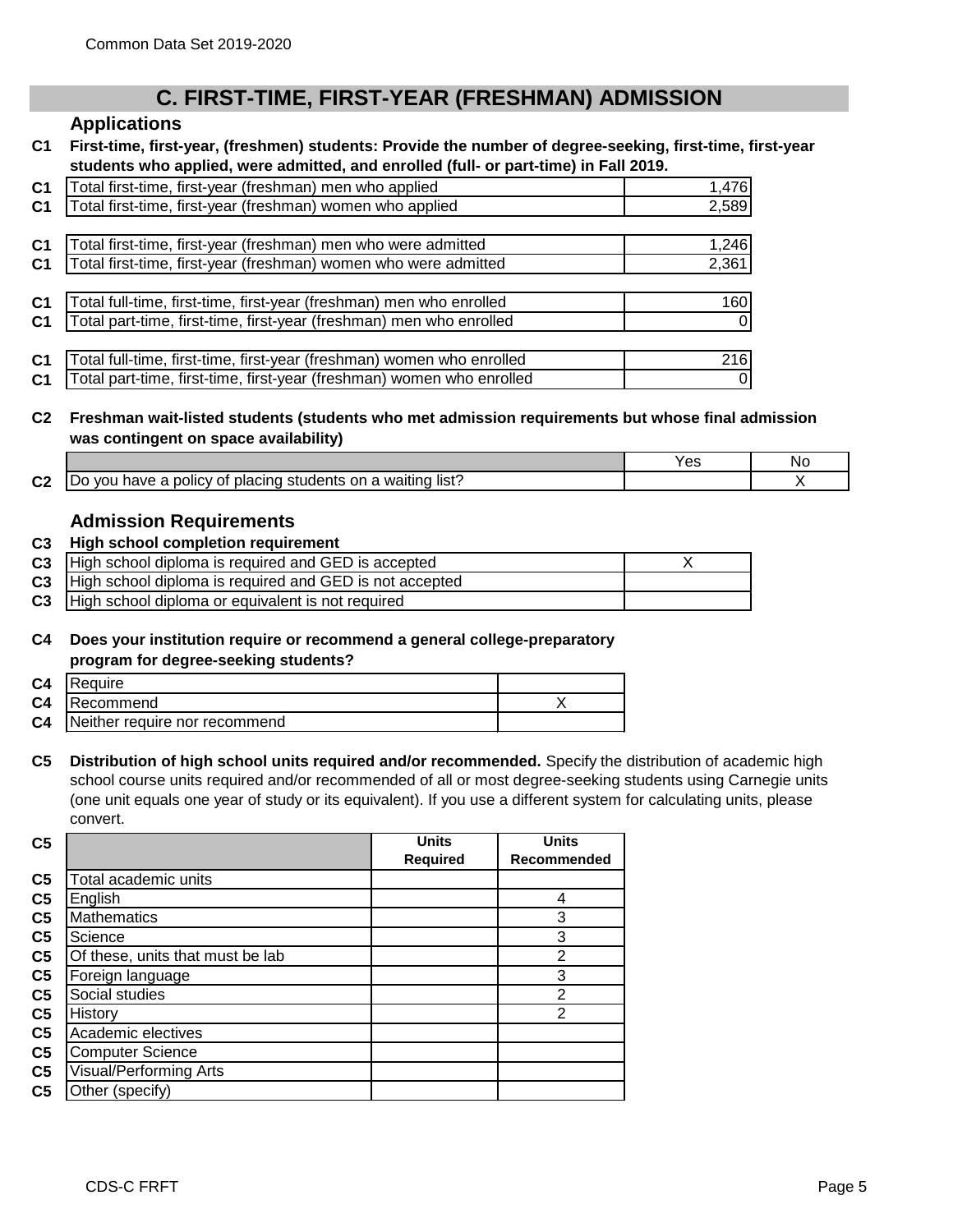#### **Basis for Selection**

**C6** Do you have an open admission policy, under which virtually all secondary school graduates or students with GED equivalency diplomas are admitted without regard to academic record, test scores, or other qualifications? If so, check which applies:

|                | C6   Open admission policy as described above for all students    |  |
|----------------|-------------------------------------------------------------------|--|
| C6             | Open admission policy as described above for most students, but-- |  |
| C <sub>6</sub> | selective admission for out-of-state students                     |  |
| C <sub>6</sub> | selective admission to some programs                              |  |
| C <sub>6</sub> | other (explain):                                                  |  |

**C7 Relative importance of each of the following academic and nonacademic factors in first-time, first-year, degree-seeking (freshman) admission decisions.**

| C7             |                                   | <b>Very Important</b> | Important | <b>Considered</b> | <b>Not</b><br><b>Considered</b> |
|----------------|-----------------------------------|-----------------------|-----------|-------------------|---------------------------------|
| C <sub>7</sub> | <b>Academic</b>                   |                       |           |                   |                                 |
| C7             | Rigor of secondary school record  | X                     |           |                   |                                 |
| C <sub>7</sub> | Class rank                        |                       |           | X                 |                                 |
| C7             | Academic GPA                      | Χ                     |           |                   |                                 |
| C <sub>7</sub> | Standardized test scores          |                       |           | X                 |                                 |
| C <sub>7</sub> | <b>Application Essay</b>          |                       |           | X                 |                                 |
| C7             | Recommendation(s)                 |                       |           | X                 |                                 |
| C <sub>7</sub> | Nonacademic                       |                       |           |                   |                                 |
| C <sub>7</sub> | Interview                         |                       |           | X                 |                                 |
| C <sub>7</sub> | <b>Extracurricular activities</b> |                       | Χ         | X                 |                                 |
| C <sub>7</sub> | Talent/ability                    |                       |           | X                 |                                 |
| C7             | Character/personal qualities      |                       | X         |                   |                                 |
| C7             | First generation                  |                       |           |                   | X                               |
| C <sub>7</sub> | Alumni/ae relation                | $\overline{X}$        |           |                   |                                 |
| C <sub>7</sub> | Geographical residence            |                       |           |                   | X                               |
| C7             | State residency                   |                       |           |                   | X                               |
| C <sub>7</sub> | Religious affiliation/commitment  |                       |           |                   | Χ                               |
| C7             | Racial/ethnic status              |                       |           |                   | Χ                               |
| C <sub>7</sub> | Volunteer work                    |                       | Χ         |                   |                                 |
| C <sub>7</sub> | Work experience                   |                       | X         |                   |                                 |
| C <sub>7</sub> | Level of applicant's interest     |                       |           | X                 |                                 |

#### **SAT and ACT Policies**

#### **C8 Entrance exams**

|                  |                                                                                                                                                                    |         |           | Yes                                 | No |
|------------------|--------------------------------------------------------------------------------------------------------------------------------------------------------------------|---------|-----------|-------------------------------------|----|
|                  | <b>C8A Does your institution make use of SAT, ACT, or SAT Subject Test scores in</b><br>admission decisions for first-time, first-year, degree-seeking applicants? |         |           |                                     |    |
|                  | C8A If yes, place check marks in the appropriate boxes below to reflect your institution's policies for use in admission<br>for Fall 2021.                         |         |           |                                     |    |
| C <sub>8</sub> A |                                                                                                                                                                    |         |           | <b>ADMISSION</b>                    |    |
| <b>CRA</b>       |                                                                                                                                                                    | Require | Recommend | <b>Require for Some CONSider if</b> |    |

|                                             | ADMISSION |           |  |                  |                                       |
|---------------------------------------------|-----------|-----------|--|------------------|---------------------------------------|
|                                             | Require   | Recommend |  |                  | <b>Not</b>                            |
|                                             |           |           |  | <b>Submitted</b> | <b>Used</b>                           |
| <b>C8A SAT or ACT</b>                       |           |           |  |                  |                                       |
| C8A ACT only                                |           |           |  |                  |                                       |
| C8A SAT only                                |           |           |  |                  |                                       |
| <b>C8A SAT and SAT Subject Tests or ACT</b> |           |           |  |                  |                                       |
| <b>C8A SAT Subject Tests only</b>           |           |           |  |                  |                                       |
|                                             |           |           |  |                  | <b>Require for Some   Consider if</b> |

٦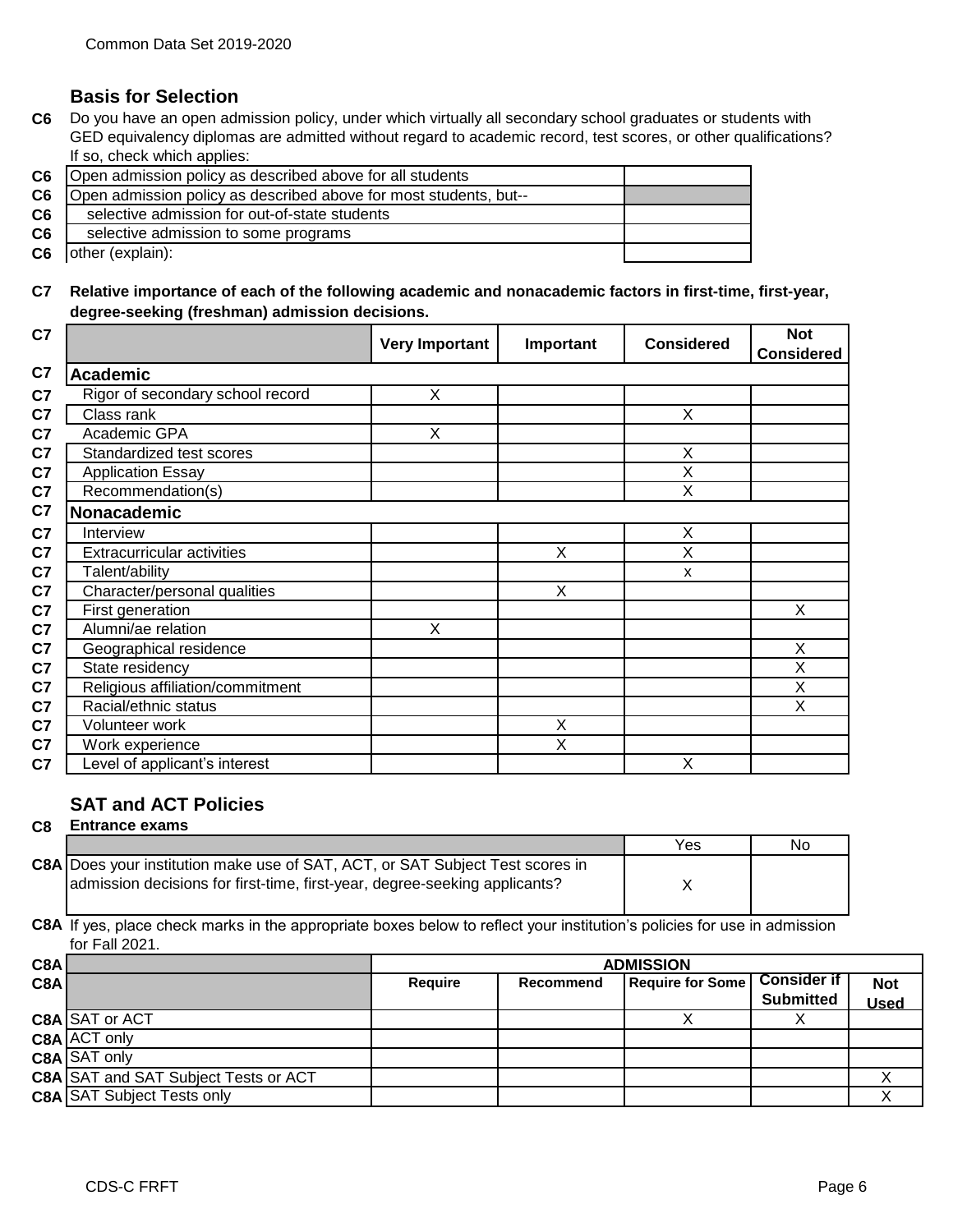**C8B** If your institution will make use of the ACT in admission decisions for first-time, first-year, degree-seeking applicants for Fall 2021, please indicate which ONE of the following applies: (regardless of whether the writing score will be used in the admissions process):

**C8B** ACT with writing required

**C8B** ACT with writing recommended

**C8B** ACT with or without writing accepted **ACT ACT X** ACT **Without writing accepted ACT X** ACT



**C8B** If your institution will make use of the SAT in admission decisions for first-time, first-year, degree-seeking applicants for Fall 2021 please indicate which ONE of the following applies (regardless of whether the Essay score will be used in the admissions process:

**C8B** SAT with Essay component required

**C8B** SAT with Essay component recommended

**C8B** SAT with or without Essay component accepted **C8B** SAT with or without Essay component accepted

**C8C** Please indicate how your institution will use the SAT or ACT writing component; check all that apply:

| C <sub>8</sub> C |                                       | --<br>essay | $\sim$<br>AG.<br>essa |
|------------------|---------------------------------------|-------------|-----------------------|
| C8C              | component<br>essav<br>usina<br>; INot |             |                       |

**C8D In addition**, does your institution use applicants' test scores for academic advising?

| con | n c<br>ဗေ |  |
|-----|-----------|--|
|     |           |  |

| C8E Latest date by which SAT or ACT scores must be received for fall-term              | Mav 1st |
|----------------------------------------------------------------------------------------|---------|
| <b>C8E</b> Latest date by which SAT Subject Test scores must be received for fall-term |         |
| Iadmission                                                                             |         |

**C8G** Please indicate which tests your institution uses for placement (e.g., state tests):

| C8G SAT |                                  |  |
|---------|----------------------------------|--|
| C8G ACT |                                  |  |
|         | <b>C8G</b> SAT Subject Tests     |  |
| C8G AP  |                                  |  |
|         | C8G CLEP                         |  |
|         | <b>C8G</b> Institutional Exam    |  |
|         | <b>C8G</b> State Exam (specify): |  |

#### **Freshman Profile**

Provide information for ALL enrolled, degree-seeking, full-time and part-time, first-time, first-year (freshman) students enrolled in Fall 2019, including students who began studies during summer, international students/nonresident aliens, and students admitted under special arrangements.

**C9 Percent and number of first-time, first-year (freshman) students enrolled in Fall 2019 who submitted national standardized (SAT/ACT) test scores.**

| C <sub>9</sub> | Percent submitting SAT scores    | 49% Number submitting SAT<br>scores | 183 |
|----------------|----------------------------------|-------------------------------------|-----|
| C <sub>9</sub> | Percent submitting ACT<br>scores | 12% Number submitting ACT<br>scores | 441 |

| C <sub>9</sub> |                                      | 25th Percentile | 75th Percentile |
|----------------|--------------------------------------|-----------------|-----------------|
|                | <b>SAT Composite</b>                 | 1040            | 1180            |
| C <sub>9</sub> | SAT Evidence-Based Reading & Writing | 520             | 600             |
| C <sub>9</sub> | <b>SAT Math</b>                      | 510             | 590             |
| C <sub>9</sub> | <b>ACT Composite</b>                 | 21              | 25              |
| C <sub>9</sub> | <b>ACT Math</b>                      |                 |                 |
| C <sub>9</sub> | <b>ACT English</b>                   |                 |                 |
| C <sub>9</sub> | <b>ACT Writing</b>                   |                 |                 |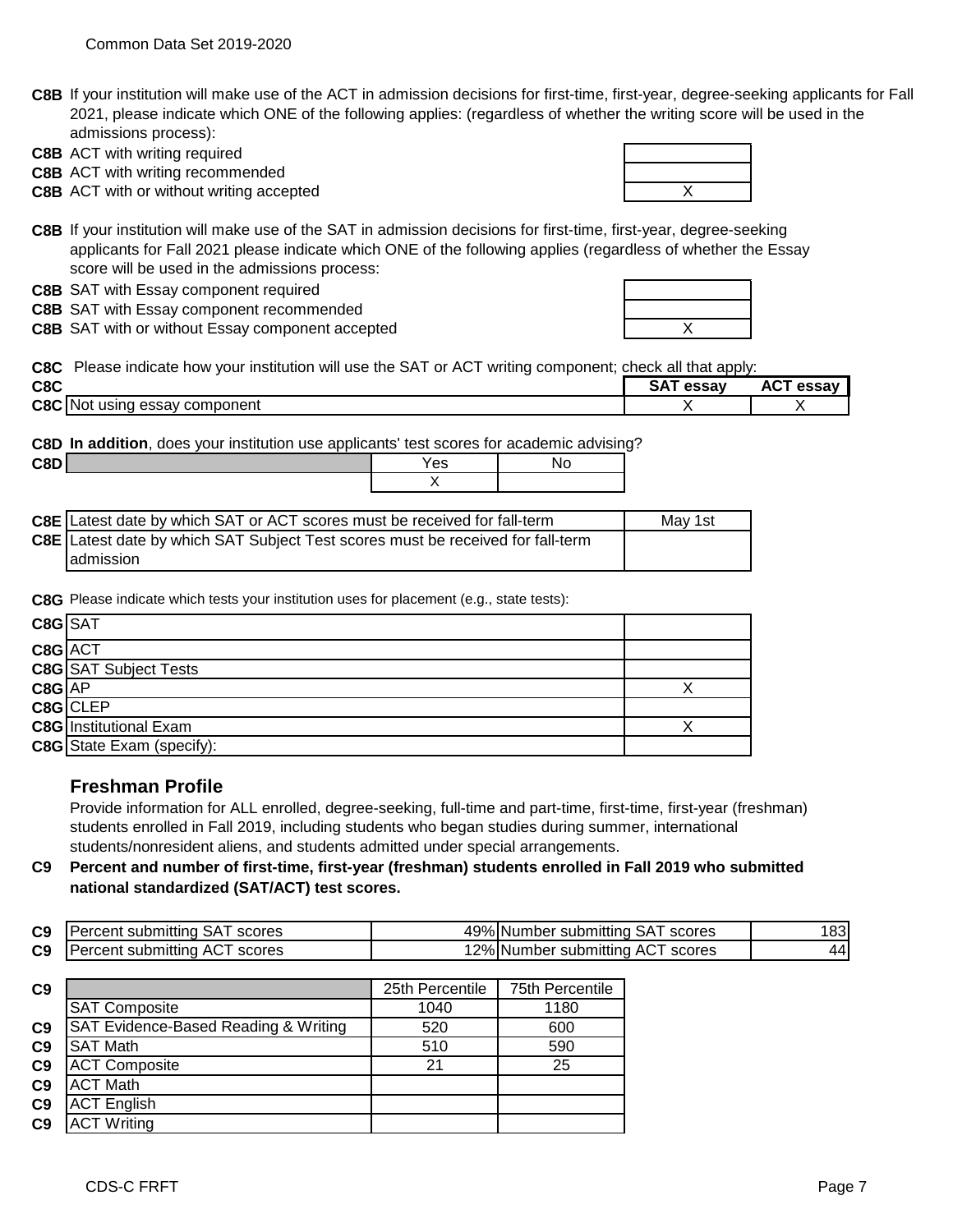| C9 |                      | <b>SAT Composite</b> |                    |                 |
|----|----------------------|----------------------|--------------------|-----------------|
| C9 | 1400-1600            | 1.1%                 |                    |                 |
| C9 | 1200-1399            | 22.4%                |                    |                 |
| C9 | 1000-1199            | 62.3%                |                    |                 |
| C9 | 800-999              | 13.7%                |                    |                 |
| C9 | 600-799              | 0.5%                 |                    |                 |
| C9 | 400-599              | 0.0%                 |                    |                 |
|    | Totals should = 100% | 100.00%              |                    |                 |
| C9 |                      | <b>SAT Evidence-</b> |                    |                 |
|    |                      | <b>Based Reading</b> |                    |                 |
|    |                      | and Writing          | <b>SAT Math</b>    |                 |
| C9 | 700-800              | 1.0%                 | 5.6%               |                 |
| C9 | 600-699              | 30.0%                | 24.0%              |                 |
| C9 | 500-599              | 57.0%                | 54.0%              |                 |
| C9 | 400-499              | 12.0%                | 14.8%              |                 |
| C9 | 300-399              | 0.0%                 | 1.0%               |                 |
| C9 | 200-299              | 0.0%                 | 0.6%               |                 |
|    | Totals should = 100% | 100.0%               | 100.0%             |                 |
| C9 |                      | <b>ACT Composite</b> | <b>ACT English</b> | <b>ACT Math</b> |
| C9 | 30-36                | 6.90%                |                    |                 |
| C9 | 24-29                | 29.60%               |                    |                 |
| C9 | 18-23                | 59.00%               |                    |                 |
| C9 | $12 - 17$            | 4.50%                |                    |                 |
| C9 | $6 - 11$             | 0.00%                |                    |                 |
| C9 | Below 6              | 0.00%                |                    |                 |
|    | Totals should = 100% | 100.00%              | 0.00%              | 0.00%           |

**C9** Percent of first-time, first-year (freshman) students with scores in each range:

**C10** Percent of all degree-seeking, first-time, first-year (freshman) students who had high school class rank within each of the following ranges (report information for those students from whom you collected high school rank information).

| C10 Percent in top tenth of high school graduating class                                                |  |
|---------------------------------------------------------------------------------------------------------|--|
| C10 Percent in top quarter of high school graduating class                                              |  |
| C10 Percent in top half of high school graduating class                                                 |  |
| C10 Percent in bottom half of high school graduating class                                              |  |
| C10 Percent in bottom quarter of high school graduating class                                           |  |
| C10   Percent of total first-time, first-year (freshmen) students who submitted high school class rank: |  |
|                                                                                                         |  |

**C11** Percentage of all enrolled, degree-seeking, first-time, first-year (freshman) students who had high school gradepoint averages within each of the following ranges (using 4.0 scale). Report information only for those students from whom you collected high school GPA.

| C11 Percent who had GPA of 4.0                  | 1.0%    |
|-------------------------------------------------|---------|
| C11   Percent who had GPA between 3.75 and 3.99 | 21.0%   |
| C11   Percent who had GPA between 3.50 and 3.74 | 19.0%   |
| C11   Percent who had GPA between 3.25 and 3.49 | 18.0%   |
| C11   Percent who had GPA between 3.00 and 3.24 | 21.0%   |
| C11   Percent who had GPA between 2.50 and 2.99 | 13.0%   |
| C11 Percent who had GPA between 2.0 and 2.49    | 5.0%    |
| C11   Percent who had GPA between 1.0 and 1.99  | 2.0%    |
| C11 Percent who had GPA below 1.0               | $0.0\%$ |
| Totals should = 100%                            | 100.0%  |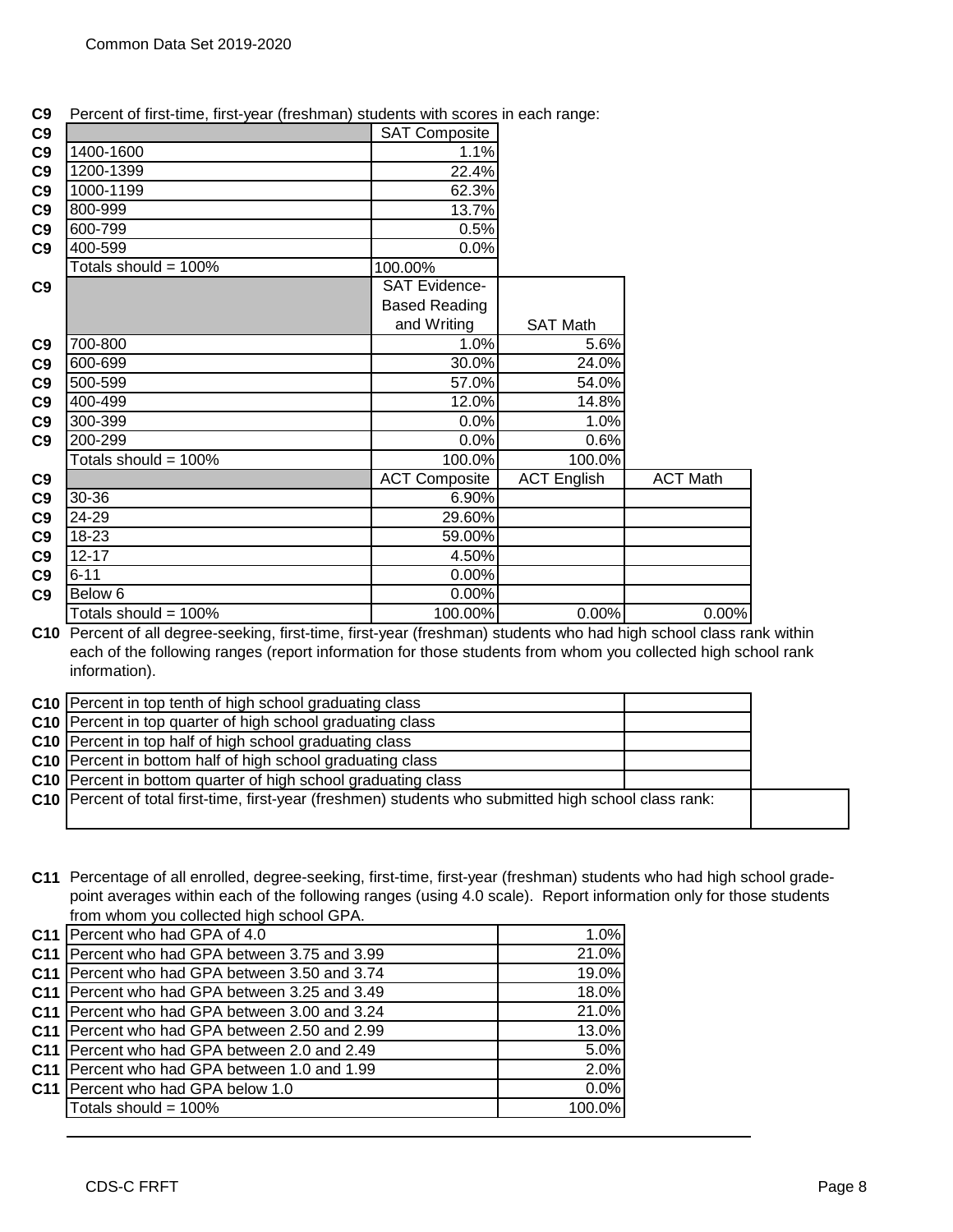| C12 Average high school GPA of all degree-seeking, first-time, first-year (freshman)<br>Istudents who submitted GPA: | 3.6    |
|----------------------------------------------------------------------------------------------------------------------|--------|
| C12   Percent of total first-time, first-year (freshman) students who submitted high<br>school GPA:                  | 100.0% |

#### **Admission Policies**

#### **C13 Application Fee**

| C <sub>13</sub> |                                                         | Yes | No |
|-----------------|---------------------------------------------------------|-----|----|
|                 | C13   Does your institution have an application<br>fee? |     |    |
|                 | <b>C13</b> Amount of application fee:                   |     |    |
| C <sub>13</sub> |                                                         | Yes | No |
|                 | C13 Can it be waived for applicants with                |     |    |
|                 | financial need?                                         |     |    |

**C13** If you have an application fee and an on-line application option, please indicate

**C13** Same fee:

|  | . |  |  |
|--|---|--|--|
|  |   |  |  |
|  |   |  |  |
|  |   |  |  |
|  |   |  |  |
|  |   |  |  |
|  |   |  |  |
|  |   |  |  |

#### **C13** Free:

| C13 Reduced: |
|--------------|
|--------------|

| C13 |                                               | Yes | N٥ |
|-----|-----------------------------------------------|-----|----|
|     | C13 Can on-line application fee be waived for |     |    |
|     | applicants with financial need?               |     |    |

#### **C14 Application closing date**

| C <sub>14</sub> |                                                 | Yes | N٥ |
|-----------------|-------------------------------------------------|-----|----|
|                 | C14   Does your institution have an application |     |    |
|                 | closing date?                                   |     |    |
|                 | <b>C14</b> Application closing date (fall):     |     |    |
|                 | <b>C14</b> Priority date:                       |     |    |

| C <sub>15</sub> |                                                                                 | Yes | Nc |
|-----------------|---------------------------------------------------------------------------------|-----|----|
|                 | C15 Are first-time, first-year students accepted for terms other than the fall? |     |    |
|                 |                                                                                 |     |    |

#### **C16 Notification to applicants of admission decision sent** *(fill in one only)*

| C16 On a rolling basis beginning (date): | $15$ -Oct |
|------------------------------------------|-----------|
| $C16$ By (date):                         |           |
| $C16$ Other:                             |           |
|                                          |           |

# **C17 Reply policy for admitted applicants** *(fill in one only)*<br>**C17** Must reply by (date):  $\begin{bmatrix} \end{bmatrix}$

|  |  | C17 Must reply by (date): |  |
|--|--|---------------------------|--|
|  |  |                           |  |

| C17 No set date:                           |  |
|--------------------------------------------|--|
| C17 Must reply by May 1 or within<br>weeks |  |
| if notified thereafter                     |  |
|                                            |  |

**C17** Other: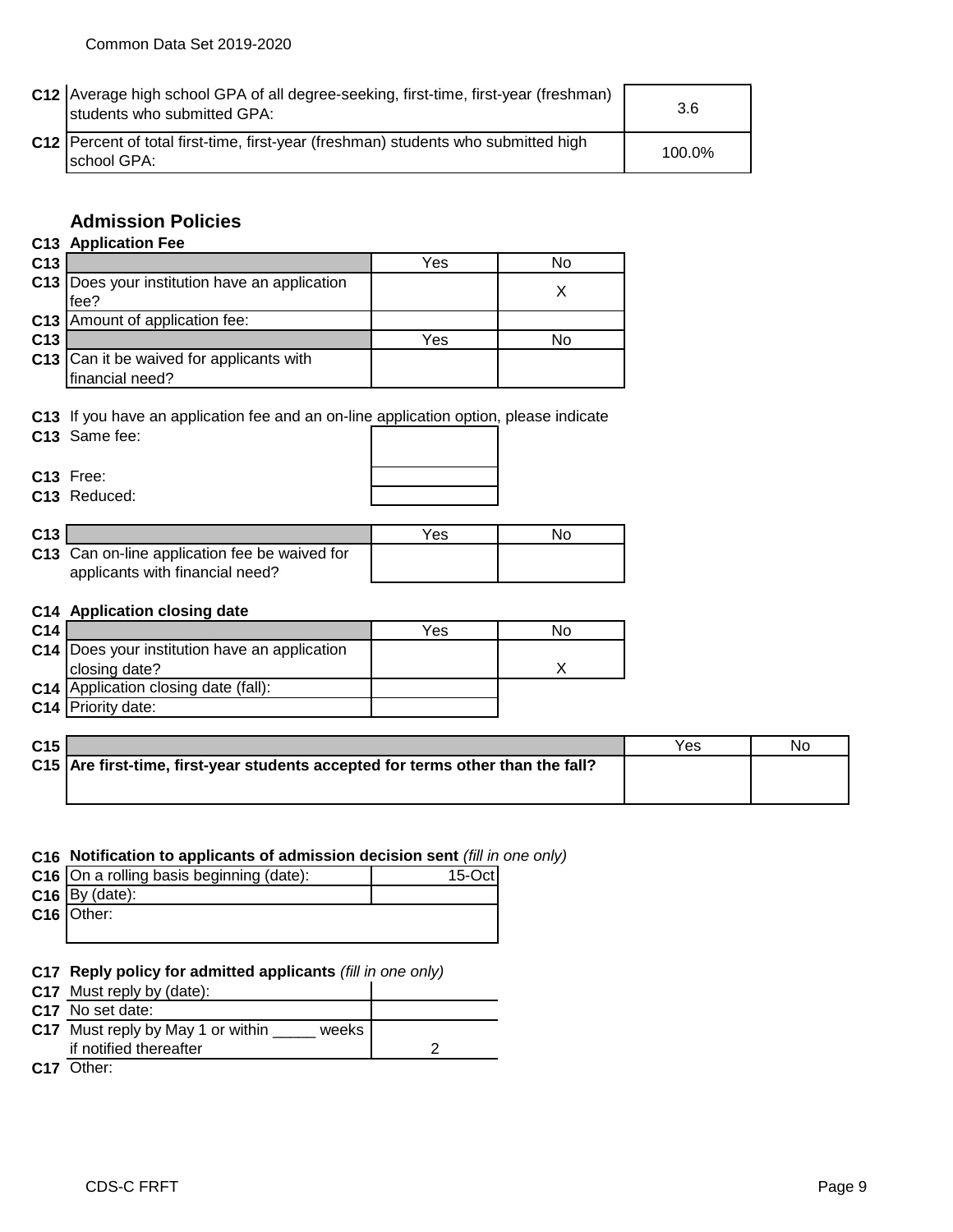|                 | <b>C17</b> Deadline for housing deposit (MM/DD): | no deposit |
|-----------------|--------------------------------------------------|------------|
|                 | <b>C17</b> Amount of housing deposit:            |            |
|                 | C17 Refundable if student does not enroll?       |            |
|                 | <b>C17</b> Yes, in full                          |            |
|                 | C17 Yes, in part                                 |            |
| C <sub>17</sub> | No                                               |            |
|                 |                                                  |            |

#### **C18 Deferred admission**

| C <sub>18</sub> |                                                                                   |      | Yes | No |
|-----------------|-----------------------------------------------------------------------------------|------|-----|----|
|                 | C18  Does your institution allow students to postpone enrollment after admission? |      |     |    |
|                 | C18 If yes, maximum period of postponement:                                       | vear |     |    |

#### **C19 Early admission of high school students**

| C <sub>19</sub> |                                                                                                 | Yes | No |
|-----------------|-------------------------------------------------------------------------------------------------|-----|----|
|                 | <b>C19</b> Does your institution allow high school students to enroll as full-time, first-time, |     |    |
|                 | first-year (freshman) students one year or more before high school graduation?                  |     |    |
|                 |                                                                                                 |     |    |

#### **Early Decision and Early Action Plans**

|                 | <b>C21 Early Decision</b>                                                                                                                                                                                                                                                                                                                    |         |    |
|-----------------|----------------------------------------------------------------------------------------------------------------------------------------------------------------------------------------------------------------------------------------------------------------------------------------------------------------------------------------------|---------|----|
| C <sub>21</sub> |                                                                                                                                                                                                                                                                                                                                              | Yes     | No |
|                 | C21 Does your institution offer an early decision plan (an admission plan that permits<br>students to apply and be notified of an admission decision well in advance of the<br>regular notification date and that asks students to commit to attending if<br>accepted) for first-time, first-year (freshman) applicants for fall enrollment? | X       |    |
|                 | C21 If "yes," please complete the following:                                                                                                                                                                                                                                                                                                 |         |    |
| C <sub>21</sub> | First or only early decision plan closing date                                                                                                                                                                                                                                                                                               | Nov. 1  |    |
|                 | C21 First or only early decision plan notification date                                                                                                                                                                                                                                                                                      | Nov. 15 |    |
|                 | C21 Other early decision plan closing date                                                                                                                                                                                                                                                                                                   |         |    |
|                 | C21 Other early decision plan notification date                                                                                                                                                                                                                                                                                              |         |    |
| C <sub>21</sub> | C21 For the Fall 2019 entering class:<br>C21 Number of early decision applications received by your institution<br>C21 Number of applicants admitted under early decision plan<br>Please provide significant details about your early decision plan:                                                                                         |         |    |
| C22             |                                                                                                                                                                                                                                                                                                                                              | Yes     | No |
|                 | C22 Do you have a nonbinding early action plan whereby students are notified of an                                                                                                                                                                                                                                                           |         |    |
|                 | admission decision well in advance of the regular notification date but do not<br>have to commit to attending your college?                                                                                                                                                                                                                  |         | X  |
|                 | C22 If "yes," please complete the following:                                                                                                                                                                                                                                                                                                 |         |    |
|                 | C22 Early action closing date                                                                                                                                                                                                                                                                                                                |         |    |
|                 | C22 Early action notification date                                                                                                                                                                                                                                                                                                           |         |    |
|                 |                                                                                                                                                                                                                                                                                                                                              |         |    |
|                 | C22 Is your early action plan a "restrictive" plan under which you limit students from applying to other early plans?                                                                                                                                                                                                                        |         |    |
| C <sub>22</sub> | Yes<br>No                                                                                                                                                                                                                                                                                                                                    |         |    |
| C <sub>22</sub> |                                                                                                                                                                                                                                                                                                                                              |         |    |
|                 |                                                                                                                                                                                                                                                                                                                                              |         |    |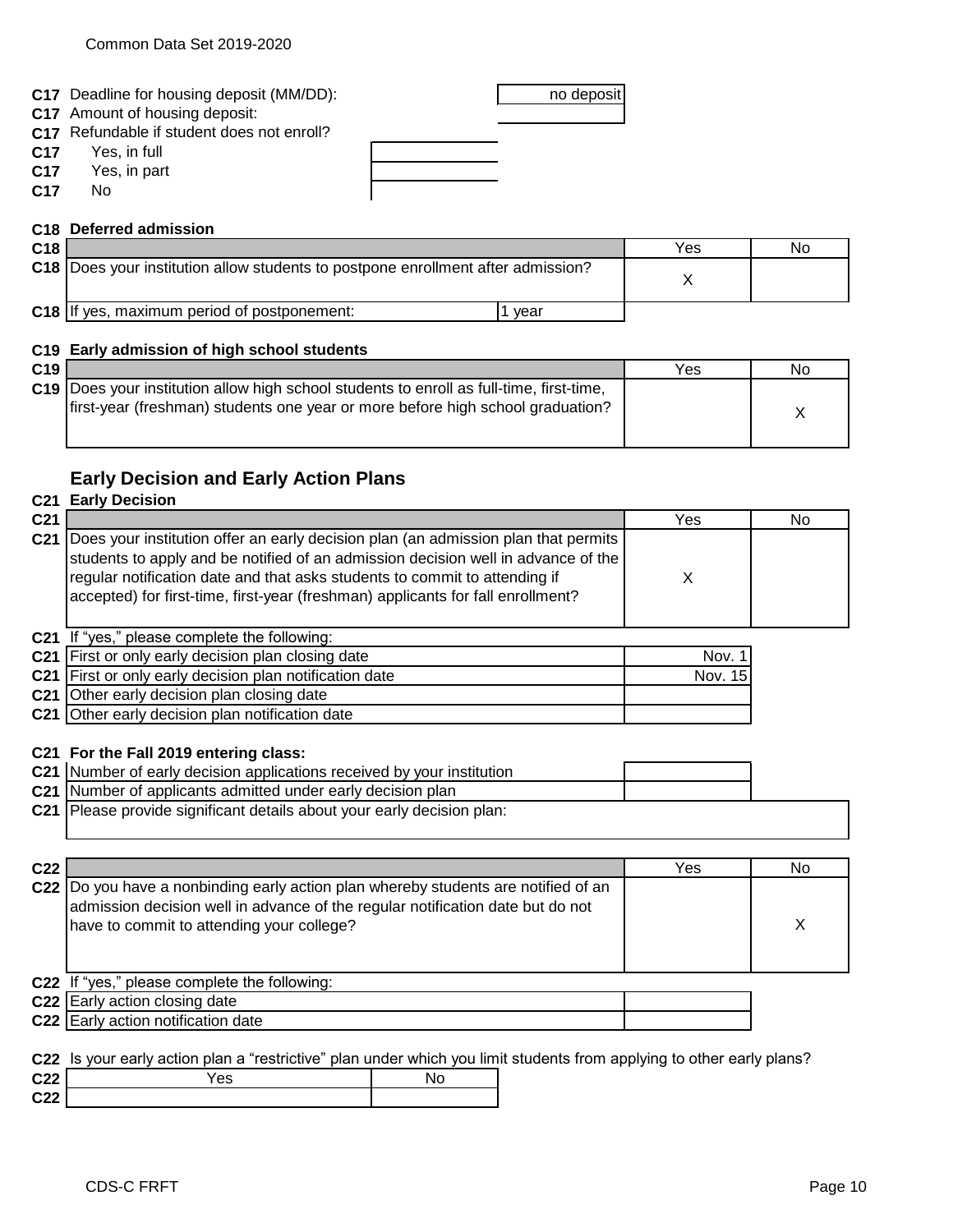**Fall Applicants**

### **D. TRANSFER ADMISSION**

| D <sub>1</sub> |                                                                                                | Yes | Nο |
|----------------|------------------------------------------------------------------------------------------------|-----|----|
| D1             | Does your institution enroll transfer students?                                                |     |    |
|                | D1   If yes, may transfer students transfercredits earned from other<br>colleges/universities? |     |    |

**D2** Provide the number of students who applied, were admitted, and enrolled as degree-seeking transfer students in Fall 2019.

| D <sub>2</sub> |       | Applicants | Admitted   | Enrolled   |
|----------------|-------|------------|------------|------------|
|                |       |            | Applicants | Applicants |
| D <sub>2</sub> | Men   | 51         | 48         | 18         |
| D <sub>2</sub> | Women | 106        | 97         | 23         |
| D <sub>2</sub> | 'otal | 157        | 145        | 41         |

#### **Application for Admission**

|                | <b>Application Tol Admission</b>                                                                                    |                 |                       |                        |                     |              |
|----------------|---------------------------------------------------------------------------------------------------------------------|-----------------|-----------------------|------------------------|---------------------|--------------|
| D <sub>3</sub> | Indicate terms for which transfers may enroll:                                                                      |                 |                       |                        |                     |              |
| D <sub>3</sub> | Fall                                                                                                                | X               |                       |                        |                     |              |
| D3             | Winter                                                                                                              |                 |                       |                        |                     |              |
| D3             | Spring                                                                                                              | X               |                       |                        |                     |              |
| D3             | Summer                                                                                                              |                 |                       |                        |                     |              |
| D4             |                                                                                                                     |                 |                       | Yes                    | No.                 |              |
| D4             | Must a transfer applicant have a minimum number of credits<br>completed or else must apply as an entering freshman? |                 |                       | X                      |                     |              |
| D4             | What is the minimum number of credits?                                                                              |                 |                       | 12 cr hr               |                     |              |
| D5             | Indicate all items required of transfer students to apply for admission:                                            |                 |                       |                        |                     |              |
| D5             |                                                                                                                     | Required of All | Recommended<br>of All | Recommended<br>of Some | Required of<br>Some | Not Required |
| D <sub>5</sub> | High school transcript                                                                                              |                 |                       | X                      |                     |              |
| D <sub>5</sub> | College transcript(s)                                                                                               | X               |                       |                        |                     |              |
| D5             | Essay or personal statement                                                                                         |                 | X                     |                        |                     |              |
| D <sub>5</sub> | Interview                                                                                                           |                 | X                     |                        |                     |              |
| D5             | Standardized test scores                                                                                            |                 |                       | X                      |                     |              |
| D5             | Statement of good standing from<br>prior institution(s)                                                             |                 |                       | X                      |                     |              |

**D7** Minimum college grade point average required of transfer applicants: 2.00

**D9** List application priority, closing, notification, and candidate reply dates for transfer students

| D <sub>9</sub> |               | <b>Priority Date</b> | <b>Closing Date</b> | <b>Notification</b><br><b>Date</b> | <b>Reply Date</b> | <b>Rolling</b><br><b>Admission</b> |
|----------------|---------------|----------------------|---------------------|------------------------------------|-------------------|------------------------------------|
| D <sub>9</sub> | Fall          | 2/1                  |                     | 2 wks                              | 2 wks             |                                    |
| D <sub>9</sub> | Winter        |                      |                     |                                    |                   |                                    |
| D <sub>9</sub> | Spring        | 8/1                  |                     | 2 wks                              | 2 wks             |                                    |
| D <sub>9</sub> | <b>Summer</b> |                      |                     |                                    |                   |                                    |

#### **Transfer Credit Policies**

|                 | D12 Report the lowest grade earned for any course that may be transferred for credit: |  |        |           |
|-----------------|---------------------------------------------------------------------------------------|--|--------|-----------|
| D <sub>13</sub> |                                                                                       |  | Number | Unit Type |
|                 | D13 Maximum number of credits that may be transferred                                 |  | 75     | Сľ        |
|                 | <b>D16</b> Minimum number of credits that transfers must complete at your institution |  |        | 45.00     |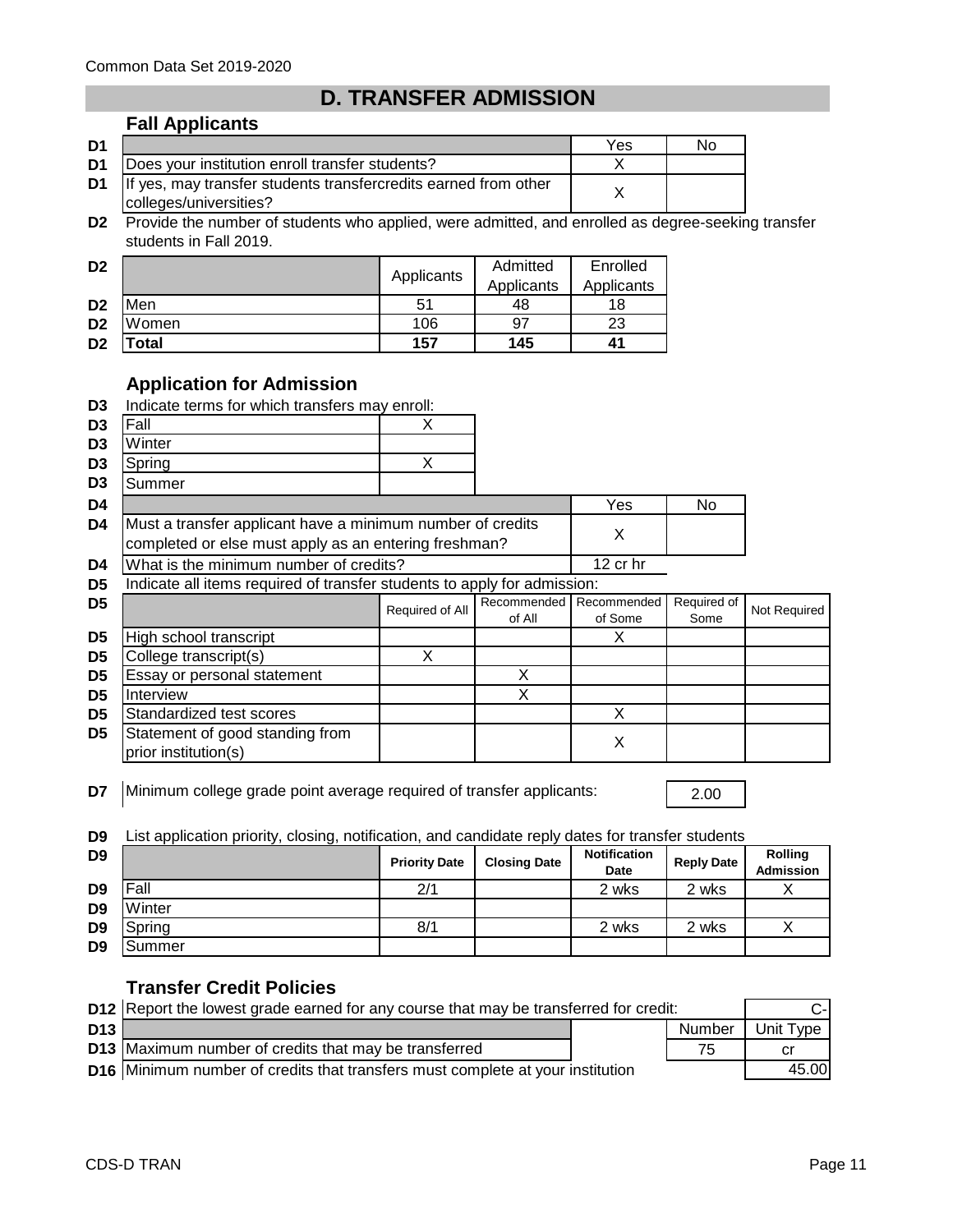#### **E. ACADEMIC OFFERINGS AND POLICIES**

#### **E1 Special study options:** Identify those programs available at your institution. Refer to the glossary for definitions.

| E <sub>1</sub> | Accelerated program                 | X |
|----------------|-------------------------------------|---|
| E <sub>1</sub> | Cooperative education program       |   |
| E <sub>1</sub> | Cross-registration                  |   |
| E <sub>1</sub> | Distance learning                   | X |
| E <sub>1</sub> | Double major                        | x |
| E <sub>1</sub> | Dual enrollment                     |   |
| E <sub>1</sub> | English as a Second Language (ESL)  |   |
| E <sub>1</sub> | Exchange student program (domestic) |   |
| E <sub>1</sub> | External degree program             |   |
| E <sub>1</sub> | Honors Program                      | X |
| E <sub>1</sub> | Independent study                   | X |
| E <sub>1</sub> | Internships                         | X |
| E <sub>1</sub> | Liberal arts/career combination     |   |
| E <sub>1</sub> | Student-designed major              | X |
| E <sub>1</sub> | Study abroad                        | X |
| E <sub>1</sub> | Teacher certification program       | X |
| E <sub>1</sub> | Weekend college                     |   |
| E <sub>1</sub> | Other (specify):                    |   |
|                |                                     |   |

## **E3 Areas in which all or most students are required to complete some course**

|                | work prior to graduation:         |   |
|----------------|-----------------------------------|---|
| E <sub>3</sub> | Arts/fine arts                    |   |
| E <sub>3</sub> | Computer literacy                 |   |
| E <sub>3</sub> | English (including composition)   | Х |
| E <sub>3</sub> | Foreign languages                 | Χ |
| E <sub>3</sub> | History                           |   |
| E <sub>3</sub> | <b>Humanities</b>                 | Χ |
| E <sub>3</sub> | <b>Mathematics</b>                |   |
| E <sub>3</sub> | Philosophy                        |   |
| E <sub>3</sub> | Sciences (biological or physical) | ν |
| E <sub>3</sub> | Social science                    | Χ |
| E <sub>3</sub> | Other (describe):                 |   |
|                |                                   |   |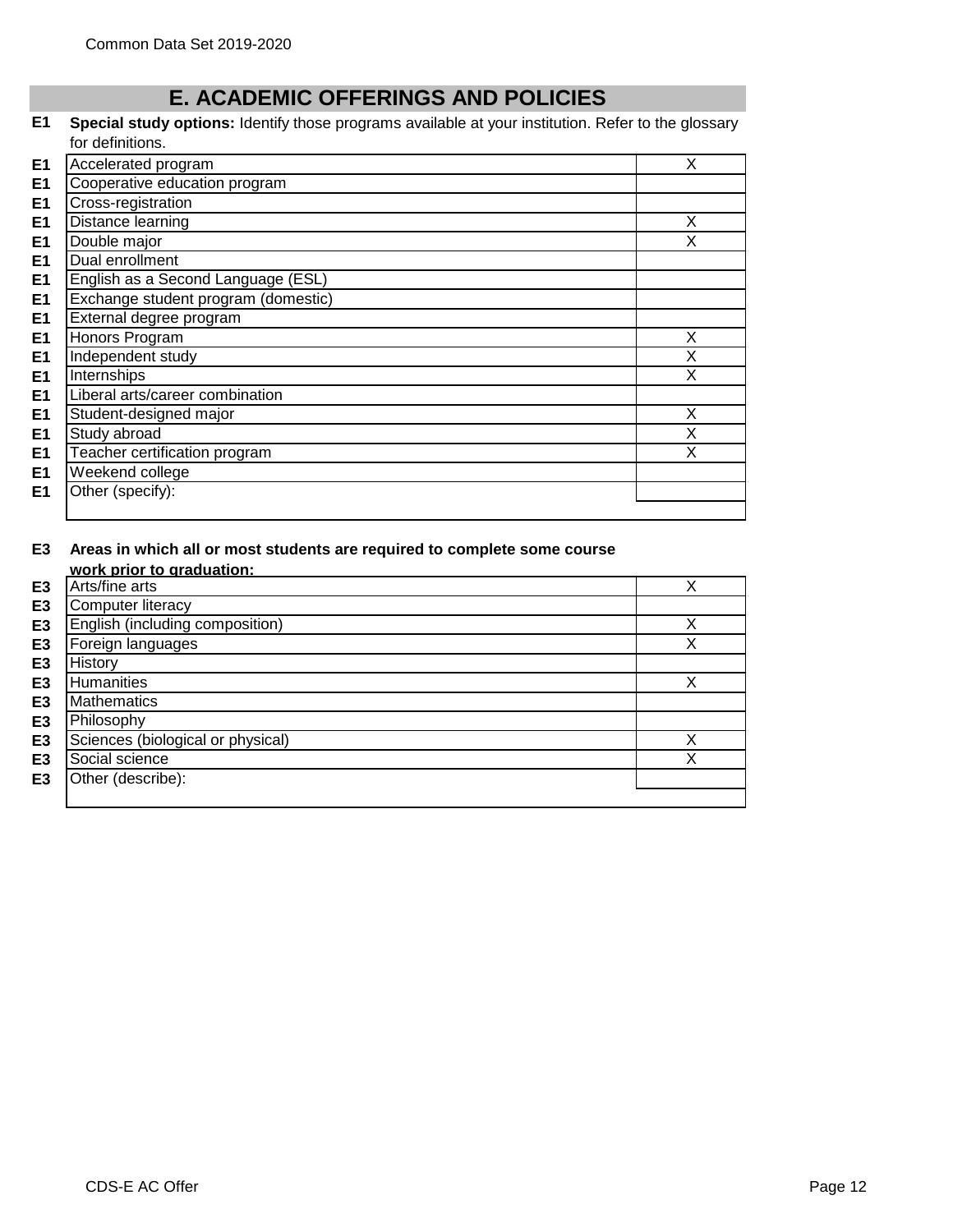## **F. STUDENT LIFE**

#### **F1 Percentages of first-time, first-year degree-seeking students and degree-seeking undergraduates enrolled in Fall 2020 who fit the following categories:**

|                                                   | First-time, first- |                       |
|---------------------------------------------------|--------------------|-----------------------|
|                                                   | year (freshman)    | <b>Undergraduates</b> |
|                                                   | students           |                       |
| Percent who are from out of state                 | 21%                | 22%                   |
| Percent of men who join fraternities              | $<$ 1%             | 7%                    |
| Percent of women who join sororities              | $<1\%$             | 12%                   |
| Percent who live in college-owned housing         | 97%                | 87%                   |
| Percent who live off campus or commute            | 3%                 | 13%                   |
| Percent of students age 25 and older              | $0\%$              | 1%                    |
| Average age of full-time students                 | 18                 | 20                    |
| Average age of all students (full- and part-time) | 18                 | 20                    |

**F2 Activities offered.** Identify those programs available at your institution.

| <b>Campus Ministries</b>           | X |
|------------------------------------|---|
| Choral groups                      | X |
| Concert band                       | X |
| Dance                              | X |
| Drama/theater                      | X |
| International Student Organization | X |
| Jazz band                          | X |
| Literary magazine                  | X |
| Marching band                      |   |
| Model UN                           |   |
| Music ensembles                    | X |
| Musical theater                    | X |
| Opera                              |   |
| Pep band                           |   |
| Radio station                      | X |
| Student government                 | x |
| Student newspaper                  |   |
| Student-run film society           |   |
| Symphony orchestra                 | X |
| <b>Television station</b>          |   |
| Yearbook                           |   |

**F4 Housing:** Check all types of college-owned housing available at your institution.

| Coed dorms                                 | x |
|--------------------------------------------|---|
| Men's dorms                                |   |
| Women's dorms                              |   |
| Apartments for married students            |   |
| Apartments for single students             | x |
| Special housing for disabled students      |   |
| Special housing for international students |   |
| Fraternity/sorority housing                | x |
| Cooperative housing                        |   |
| Theme housing                              | x |
| <b>Wellness housing</b>                    | x |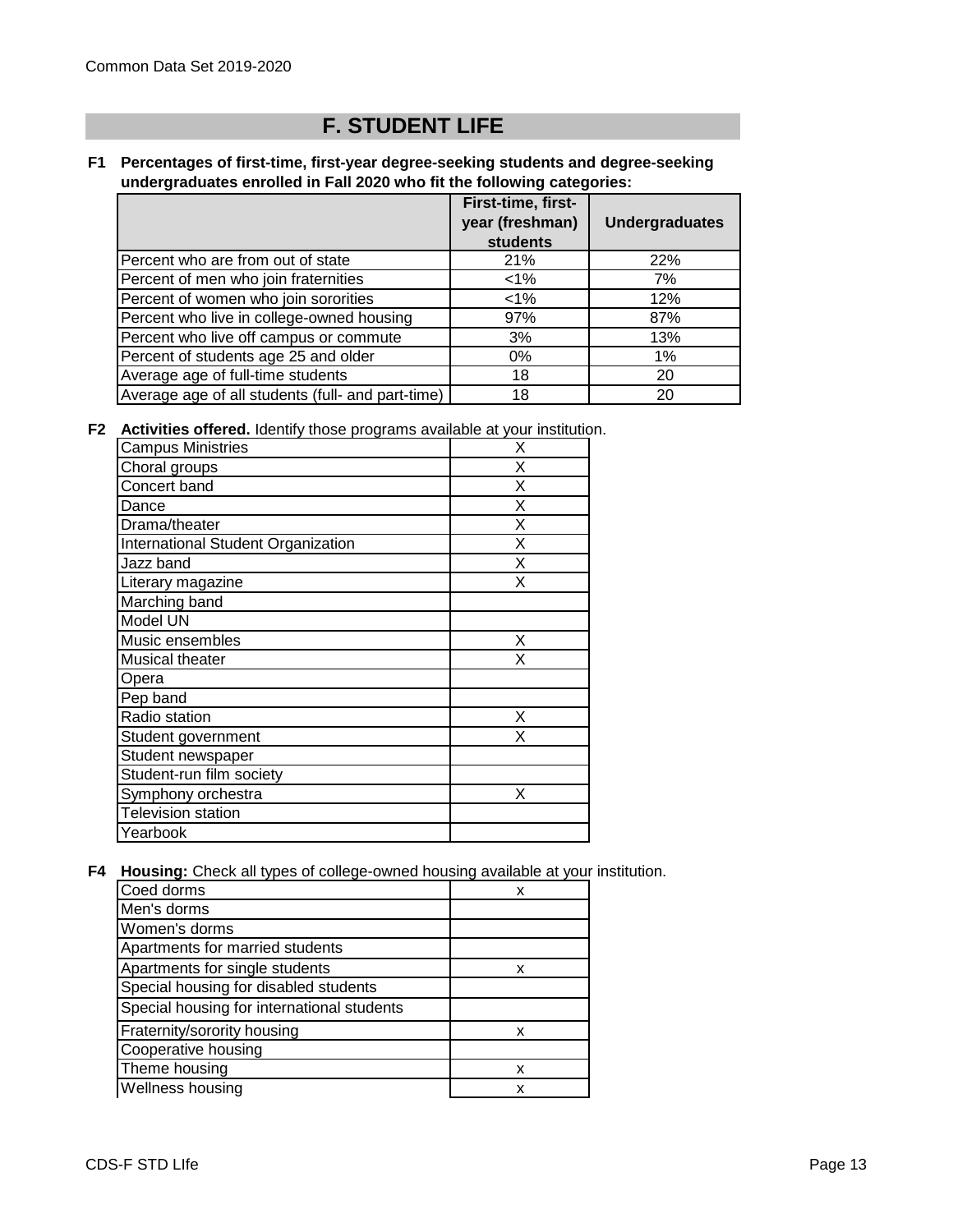### **G. ANNUAL EXPENSES**

#### **G0** Please provide the URL of your institution's net price calculator: https://www.hartwick.edu/admissions/net-price-calculator/

**G1 List the typical tuition, required fees, and room and board for a full-time undergraduate student for the FULL 2020-2021 academic year (30 semester or 45 quarter hours for institutions that derive annual tuition by multiplying credit hour cost by number of credits).**

| G1             | <b>PRIVATE INSTITUTIONS</b>           | First-Year | Undergraduates |
|----------------|---------------------------------------|------------|----------------|
| G <sub>1</sub> | Tuition:                              | \$47,370   | \$47,370       |
| G <sub>1</sub> | <b>Required Fees:</b>                 | \$935      | \$935          |
|                | <b>G1</b> Room And Board: (On-Campus) | \$13,219   | \$13,219       |
|                | <b>G1</b> Room Only: (On-Campus)      | \$6,854    | \$6,854        |
| G1             | Board Only (On-Campus Meal Plan)      | \$6,365    | \$6,365        |

| G <sub>2</sub> |                                                                 | Minimum | Maximum |
|----------------|-----------------------------------------------------------------|---------|---------|
|                | G2 Number of credits per term a student can take for the stated |         |         |
|                | full-time tuition                                               |         | 18      |

| G3 |                                                                                    | ′es | N0 |
|----|------------------------------------------------------------------------------------|-----|----|
| G3 | Do tuition and fees vary by year of study (e.g., sophomore,<br>senior)?<br>junior. |     |    |

| G4 |                                                                   | 'es | NC |
|----|-------------------------------------------------------------------|-----|----|
|    | <b>G4</b> Do tuition and fees vary by undergraduate instructional |     |    |
|    | program?                                                          |     |    |

**G5** Provide the estimated expenses for a typical full-time undergraduate student:

| G <sub>5</sub> |                              | Residents | Commuters<br>(living at home) | Commuters<br>(not living at home) |
|----------------|------------------------------|-----------|-------------------------------|-----------------------------------|
|                | <b>G5</b> Books and supplies | \$700     | \$700                         | \$700                             |
| G <sub>5</sub> | Room only                    |           |                               |                                   |
| G <sub>5</sub> | Board only                   |           | \$3,750                       |                                   |
|                | G5   Room and board total    |           |                               | \$6,000                           |
| G <sub>5</sub> | Transportation               |           |                               |                                   |
| G5             | Other expenses               | \$400     | \$400                         | \$400                             |

**G6** Undergraduate per-credit-hour charges (tuition only)

| <b>G6 IPRIVATE INSTITUTIONS:</b> | \$1,520.00 |
|----------------------------------|------------|
|                                  |            |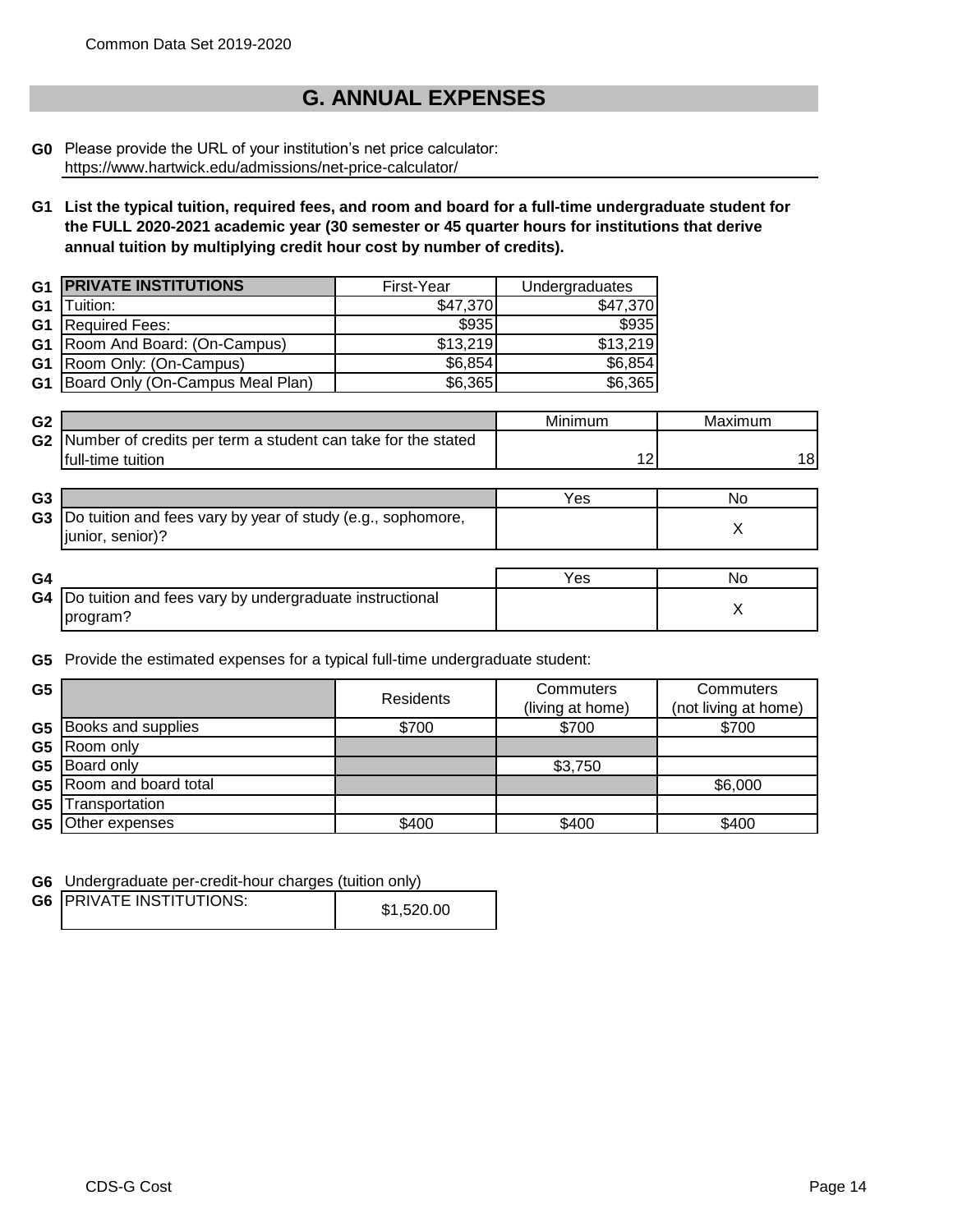### **H. FINANCIAL AID**

#### **Please refer to the following financial aid definitions when completing Section H.**

#### **Aid Awarded to Enrolled Undergraduates**

Enter total dollar amounts awarded to enrolled full-time and less than full-time degree-seeking undergraduates (using the same cohort reported in CDS Question B1, "total degree-seeking" undergraduates) in the following categories.

|  | . . | I  |
|--|-----|----|
|  | . . | ×. |
|  |     |    |

| H1 |                                                                                                 | 2019-2020<br>estimated | 2018-2019<br>final |
|----|-------------------------------------------------------------------------------------------------|------------------------|--------------------|
|    | Indicate the academic year for which data are reported for items H1, H2, H2A,<br>land H6 below: |                        |                    |

|                                                                                                                                                               | Need-based \$<br>(Include non-need-<br>based aid used to<br>meet need.) | Non-need-<br>based \$<br>(Exclude non-need-<br>based aid used to<br>meet need.) |
|---------------------------------------------------------------------------------------------------------------------------------------------------------------|-------------------------------------------------------------------------|---------------------------------------------------------------------------------|
| <b>Scholarships/Grants</b>                                                                                                                                    |                                                                         |                                                                                 |
| Federal                                                                                                                                                       | \$2,405,154                                                             | \$0                                                                             |
| State (i.e., all states, not only the state in which your institution is located)                                                                             | \$1,216,013                                                             | \$21,778                                                                        |
| Institutional: Endowed scholarships, annual gifts and tuition funded grants,<br>awarded by the college, excluding athletic aid and tuition waivers (which are |                                                                         |                                                                                 |
| reported below).                                                                                                                                              | \$28,256,174                                                            | \$7,924,607                                                                     |
| Scholarships/grants from external sources (e.g., Kiwanis, National Merit) not<br>awarded by the college                                                       | \$540,277                                                               | \$187,255                                                                       |
| <b>Total Scholarships/Grants</b>                                                                                                                              | \$32,417,618                                                            | \$8,133,640                                                                     |
| <b>Self-Help</b>                                                                                                                                              |                                                                         |                                                                                 |
| Student loans from all sources (excluding parent loans)                                                                                                       | \$6,548,788                                                             | \$3,997,969                                                                     |
| <b>Federal Work-Study</b>                                                                                                                                     | \$1,351,043                                                             |                                                                                 |
| State and other (e.g., institutional) work-study/employment (Note: Excludes<br>Federal Work-Study captured above.)                                            | 30                                                                      | \$0                                                                             |
| <b>Total Self-Help</b>                                                                                                                                        | \$7,899,831                                                             | \$3,997,969                                                                     |
| <b>Other</b>                                                                                                                                                  |                                                                         |                                                                                 |
| Parent Loans                                                                                                                                                  | \$4,703,939                                                             | \$8,731,482                                                                     |
| <b>Tuition Waivers</b>                                                                                                                                        | \$719,446                                                               | \$421,614                                                                       |
| <b>Athletic Awards</b>                                                                                                                                        | \$0                                                                     | \$0                                                                             |

#### **H2 Number of Enrolled Students Awarded Aid:** List the number of degree-seeking full-time and less-than-full-time undergraduates who applied for and were awarded financial aid from any source.

|                                                                                                      | <b>First-time</b><br><b>Full-time</b><br><b>Freshmen</b> | <b>Full-time</b><br>Undergraduate<br>(Incl. Fresh.) | <b>Less Than</b><br><b>Full-time</b><br>Undergraduate |
|------------------------------------------------------------------------------------------------------|----------------------------------------------------------|-----------------------------------------------------|-------------------------------------------------------|
| a) Number of degree-seeking undergraduate students<br>(CDS Item B1 if reporting on Fall 2018 cohort) | 376                                                      | 1169                                                | 12                                                    |
| b) Number of students in line a who applied for need-<br>based financial aid                         | 350                                                      | 1030                                                | 9                                                     |
| c) Number of students in line <b>b</b> who were determined to<br>have financial need                 | 320                                                      | 961                                                 | 8                                                     |
| $\vert d \vert$ Number of students in line <b>c</b> who were awarded any<br>financial aid            | 320                                                      | 959                                                 | 8                                                     |
| e) Number of students in line d who were awarded any<br>need-based scholarship or grant aid          | 320                                                      | 959                                                 | 6                                                     |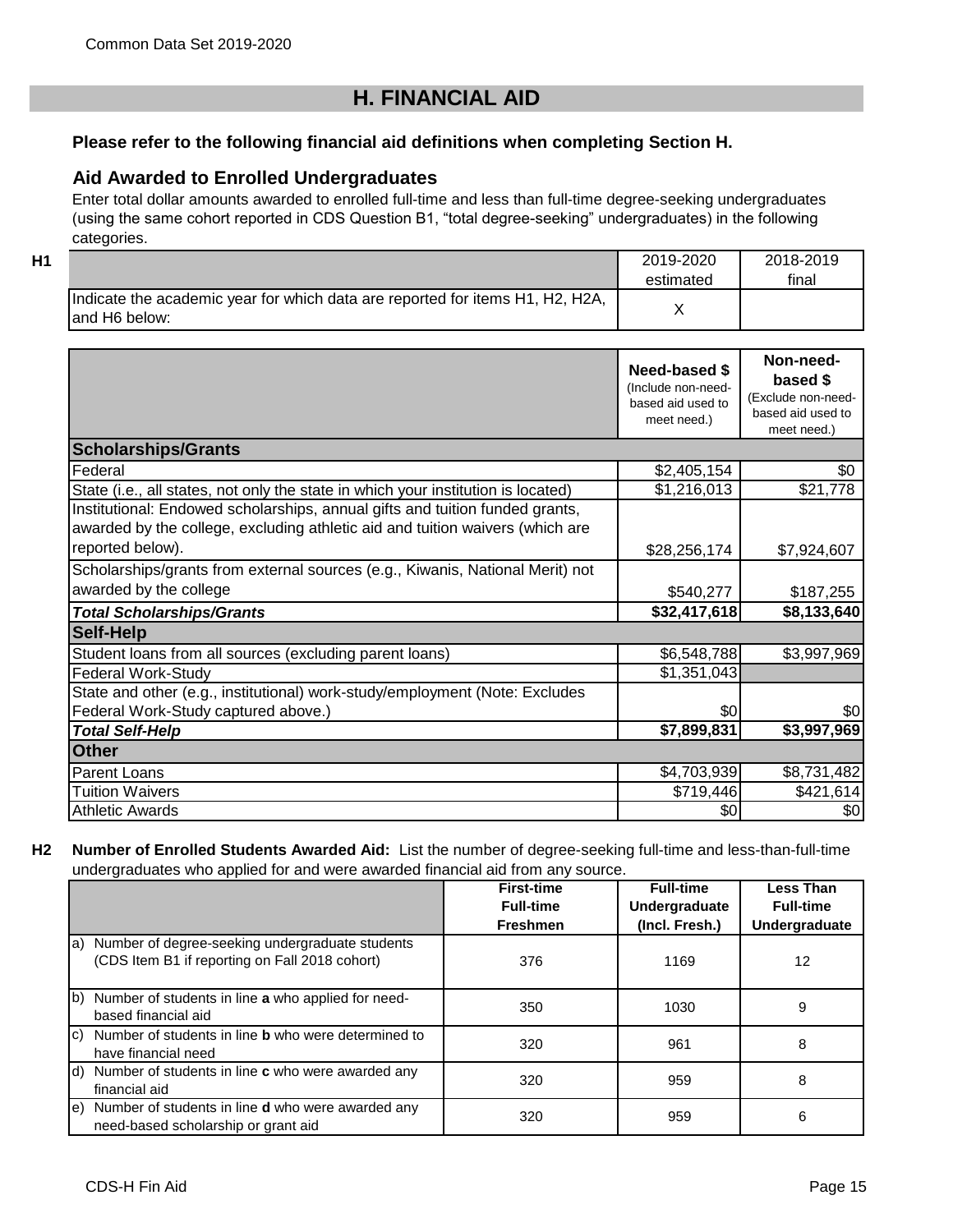| lf)          | Number of students in line d who were awarded any<br>need-based self-help aid                                                                                                         | 239          | 762          |              |
|--------------|---------------------------------------------------------------------------------------------------------------------------------------------------------------------------------------|--------------|--------------|--------------|
| g)           | Number of students in line <b>d</b> who were awarded any<br>non-need-based scholarship or grant aid                                                                                   | 78<br>169    |              | 6            |
| lh)          | Number of students in line <b>d</b> whose need was fully met<br>(exclude PLUS loans, unsubsidized loans, and private<br>alternative loans)                                            | 90           | 218          |              |
|              | On average, the percentage of need that was met of<br>students who were awarded any need-based aid.                                                                                   | 87.1%        | 85.2%        | 69.7%        |
|              | The average financial aid package of those in line d.<br>Exclude any resources that were awarded to replace<br>EFC (PLUS loans, unsubsidized loans, and private<br>alternative loans) | 43,560<br>\$ | \$41,447     | 19,723<br>S. |
| $\mathsf{k}$ | Average need-based scholarship and grant award of<br>those in line e                                                                                                                  | \$<br>36,203 | 33,887<br>\$ | \$<br>20,405 |
|              | Average need-based self-help award (excluding PLUS<br>loans, unsubsidized loans, and private alternative<br>loans) of those in line f                                                 | \$5,217      | \$<br>6.085  | 4,907<br>\$. |
| m)           | Average need-based loan (excluding PLUS loans,<br>unsubsidized loans, and private alternative loans) of<br>those in line f who were awarded a need-based loan                         | \$<br>3,558  | \$4,513      | 4,392        |

#### **H2A Number of Enrolled Students Awarded Non-need-based Scholarships and Grants**:

|     |                                                                                                                                                                                                                  | <b>First-time</b><br><b>Full-time</b><br><b>Freshmen</b> | <b>Full-time</b><br><b>Undergrad</b><br>(Incl. Fresh.) | <b>Less Than</b><br><b>Full-time</b><br><b>Undergrad</b> |
|-----|------------------------------------------------------------------------------------------------------------------------------------------------------------------------------------------------------------------|----------------------------------------------------------|--------------------------------------------------------|----------------------------------------------------------|
| ln) | Number of students in line a who had no financial need<br>and who were awarded institutional non-need-based<br>scholarship or grant aid (exclude those who were<br>awarded athletic awards and tuition benefits) | 56                                                       | 200                                                    |                                                          |
|     | o) Average dollar amount of institutional non-need-based<br>scholarship and grant aid awarded to students in line n                                                                                              | \$32,977                                                 | 30,667<br>\$                                           | \$22,101                                                 |
| (p  | Number of students in line a who were awarded an<br>institutional non-need-based athletic scholarship or<br>grant                                                                                                | 0                                                        | 0                                                      | 0                                                        |
| la) | Average dollar amount of institutional non-need-based<br>athletic scholarships and grants awarded to students in<br>line <b>p</b>                                                                                | \$0                                                      | \$0                                                    | \$0                                                      |

**H4 205** Provide the number of students in the 2019 undergraduate class who started at your institution as first-time students and received a bachelor's degree between July 1, 2018 and June 30, 2019. Exclude students who transferred into your institution

**H5. Number and percent of students in class (defined in H4 above) borrowing from federal, non-federal, and any loan sources, and the average (or mean) amount borrowed.**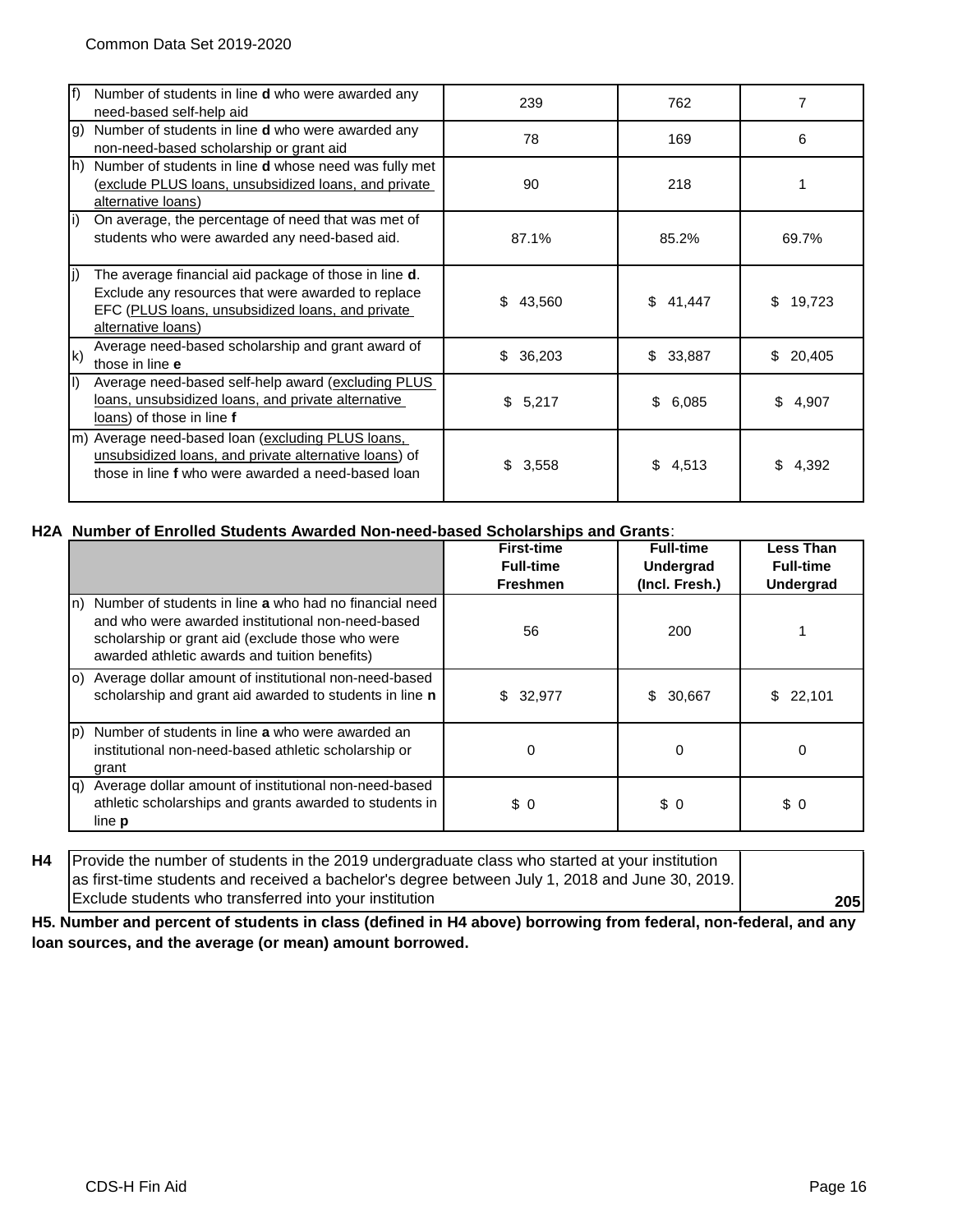| <b>Source/Type of Loan</b><br>a) Any Ioan program: Federal Perkins, Federal Stafford<br>Subsidized and Unsubsidized, institutional, state,<br>private loans that your institution is aware of, etc.<br>Include both Federal Direct Student Loans and Federal<br>Family Education Loans. | Number in the class<br>(defined in H4 above)<br>who borrowed from the<br>types of loans specified in the first column<br>the first column<br>168 | Percent of the<br>class (defined<br>above) who<br>borrowed from<br>the types of<br>loans specified in borrowed from<br>$(nearest 1\%)$<br>82% | Average per-<br>undergraduate-<br><b>borrower</b><br>cumulative<br>principal<br>these types of<br>loans<br>\$40,890 |
|-----------------------------------------------------------------------------------------------------------------------------------------------------------------------------------------------------------------------------------------------------------------------------------------|--------------------------------------------------------------------------------------------------------------------------------------------------|-----------------------------------------------------------------------------------------------------------------------------------------------|---------------------------------------------------------------------------------------------------------------------|
| b) Federal Ioan programs: Federal Perkins, Federal<br>Stafford Subsidized and Unsubsidized. Include both<br>Federal Direct Student Loans and Federal Family<br><b>Education Loans.</b>                                                                                                  | 166                                                                                                                                              | 81%                                                                                                                                           | \$26,534                                                                                                            |
| c) Institutional loan programs.                                                                                                                                                                                                                                                         | 5                                                                                                                                                | 2%                                                                                                                                            | \$1,940                                                                                                             |
| d) State loan programs.                                                                                                                                                                                                                                                                 | 0                                                                                                                                                | 0%                                                                                                                                            | \$0                                                                                                                 |
| e) Private student loans made by a bank or lender.                                                                                                                                                                                                                                      | 59                                                                                                                                               | 29%                                                                                                                                           | \$41,615                                                                                                            |

#### **Aid to Undergraduate Degree-seeking Nonresident Aliens**

**H6** Indicate your institution's policy regarding institutional scholarship and grant aid for undergraduate degree-seeking nonresident aliens:

| Institutional need-based scholarship or grant aid is available     |  |
|--------------------------------------------------------------------|--|
| Institutional non-need-based scholarship or grant aid is available |  |

| H6 | If institutional financial aid is available for undergraduate degree-seeking nonresident aliens,<br>provide the number of undergraduate degree-seeking nonresident aliens who were awarded |           |
|----|--------------------------------------------------------------------------------------------------------------------------------------------------------------------------------------------|-----------|
|    | need-based or non-need-based aid:                                                                                                                                                          | 28        |
| H6 | Average dollar amount of institutional financial aid awarded to undergraduate degree-seeking                                                                                               |           |
|    | Inonresident aliens:                                                                                                                                                                       | \$34,864  |
| Η6 | Total dollar amount of institutional financial aid awarded to undergraduate degree-seeking                                                                                                 |           |
|    | nonresident aliens:                                                                                                                                                                        | \$627,546 |

**H7** Check off all financial aid forms nonresident alien first-year financial aid applicants must submit:

| <b>H7</b> | Institution's own financial aid form              |  |
|-----------|---------------------------------------------------|--|
| <b>H7</b> | <b>CSS/Financial Aid PROFILE</b>                  |  |
| <b>H7</b> | International Student's Financial Aid Application |  |
| <b>H7</b> | International Student's Certification of Finances |  |
| <b>H7</b> | Other (specify):                                  |  |

#### **Process for First-Year/Freshman Students**

**H8** Check off all financial aid forms domestic first-year (freshman) financial aid applicants must submit:

| H8 <b>FAFSA</b>                                  |  |
|--------------------------------------------------|--|
| <b>H8</b>   Institution's own financial aid form |  |
| H8 CSS/Financial Aid PROFILE                     |  |
| State aid form                                   |  |
| Noncustodial PROFILE                             |  |
|                                                  |  |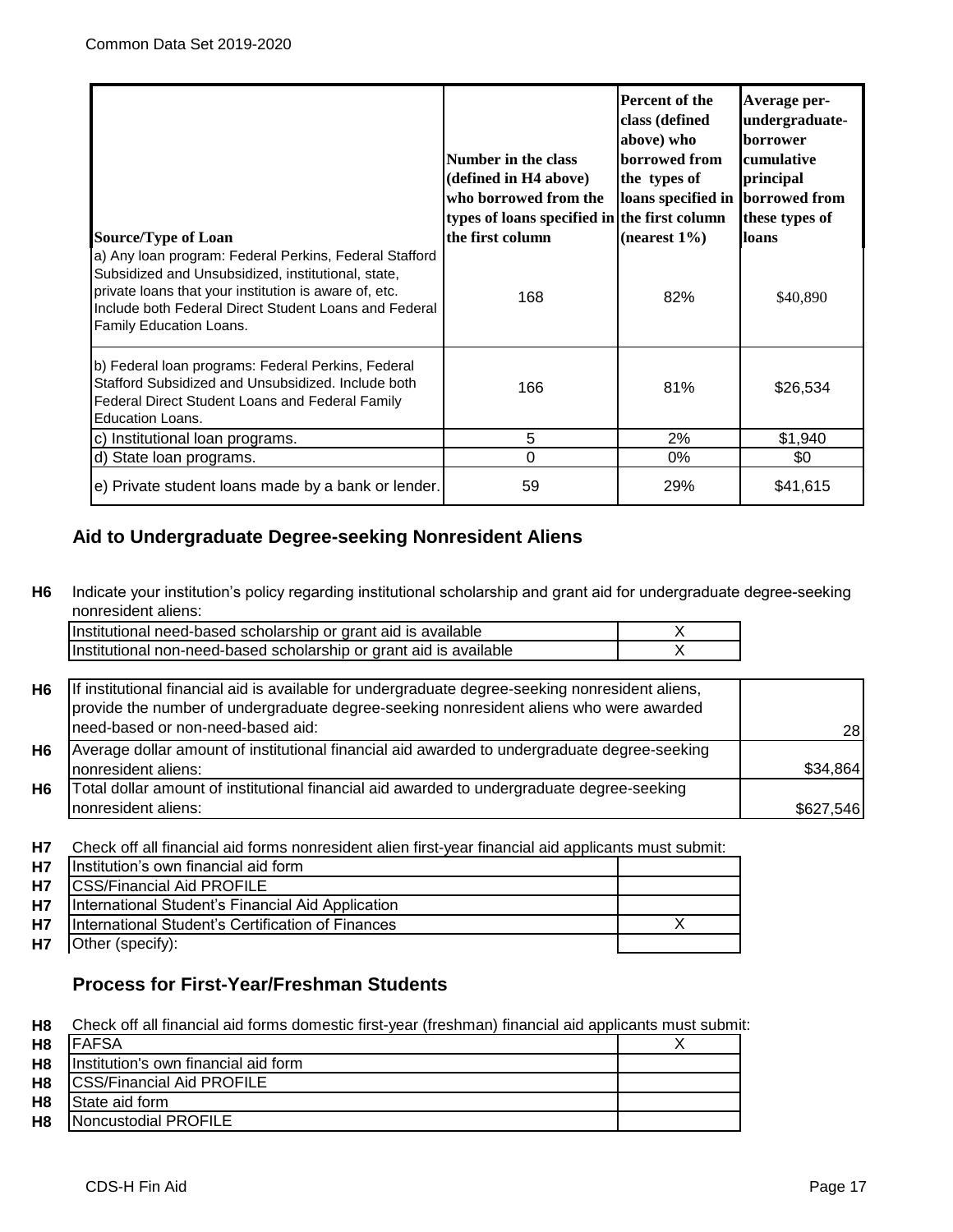| H <sub>8</sub> | $-$<br>$ \sim$ $\sim$<br>≺⊔r<br>biernent |  |
|----------------|------------------------------------------|--|
| H <sub>8</sub> | (pecity<br>∪tner                         |  |

#### **H9** Indicate filing dates for first-year (freshman) students:

| H9          | Priority date for filing required financial aid forms:                                  |  |
|-------------|-----------------------------------------------------------------------------------------|--|
| H9 <b>H</b> | Deadline for filing required financial aid forms:                                       |  |
|             | H9   No deadline for filing required forms (applications processed on a rolling basis): |  |

**H10** Indicate notification dates for first-year (freshman) students (answer a or b):

|                 | H <sub>10</sub> a) Students notified on or about (date):  |       |    |
|-----------------|-----------------------------------------------------------|-------|----|
| H <sub>10</sub> |                                                           | Yes   | No |
|                 | H <sub>10</sub> (b) Students notified on a rolling basis: |       |    |
| <b>H10</b>      | If yes, starting date:                                    | 12/12 |    |

**H11** Indicate reply dates:

|                           | <b>H11</b> Students must reply by (date): |  |
|---------------------------|-------------------------------------------|--|
| H <sub>11</sub> or within | weeks of notification.                    |  |

#### **Types of Aid Available**

| H <sub>12</sub> Loans |                                                       |  |
|-----------------------|-------------------------------------------------------|--|
|                       | H12 Direct Subsidized Stafford Loans                  |  |
|                       | <b>H12</b> Direct Unsubsidized Stafford Loans         |  |
|                       | H12 Direct PLUS Loans                                 |  |
|                       | <b>H12</b> Federal Perkins Loans                      |  |
|                       | H12 Federal Nursing Loans                             |  |
|                       | H <sub>12</sub> State Loans                           |  |
|                       | H12 College/university loans from institutional funds |  |
|                       | H12 Other (specify):                                  |  |

#### **H13** Scholarships and Grants **H13**  $N = 5$

|     | <b>H13 NEED-BASED:</b>                                                   |  |
|-----|--------------------------------------------------------------------------|--|
| H13 | <b>Federal Pell</b>                                                      |  |
|     | H <sub>13</sub> ISEOG                                                    |  |
|     | H <sub>13</sub> State scholarships/grants                                |  |
|     | H <sub>13</sub> Private scholarships                                     |  |
|     | H13 College/university scholarship or grant aid from institutional funds |  |
|     | H13 United Negro College Fund                                            |  |
|     | H13   Federal Nursing Scholarship                                        |  |
|     | H <sub>13</sub> Other (specify):                                         |  |

#### **H14** Check off criteria used in awarding institutional aid. Check all that apply.

| H14             |                          | Non-Need Based | Need-Based |
|-----------------|--------------------------|----------------|------------|
| H <sub>14</sub> | Academics                | Х              |            |
| H <sub>14</sub> | Alumni affiliation       | X              |            |
| H <sub>14</sub> | Art                      |                |            |
| H <sub>14</sub> | <b>Athletics</b>         |                |            |
| H <sub>14</sub> | Job skills               |                |            |
| H14             | <b>ROTC</b>              |                |            |
| H <sub>14</sub> | Leadership               |                |            |
| H14             | Minority status          |                |            |
| H <sub>14</sub> | Music/drama              |                | Х          |
| H <sub>14</sub> | Religious affiliation    |                |            |
| H14             | State/district residency |                |            |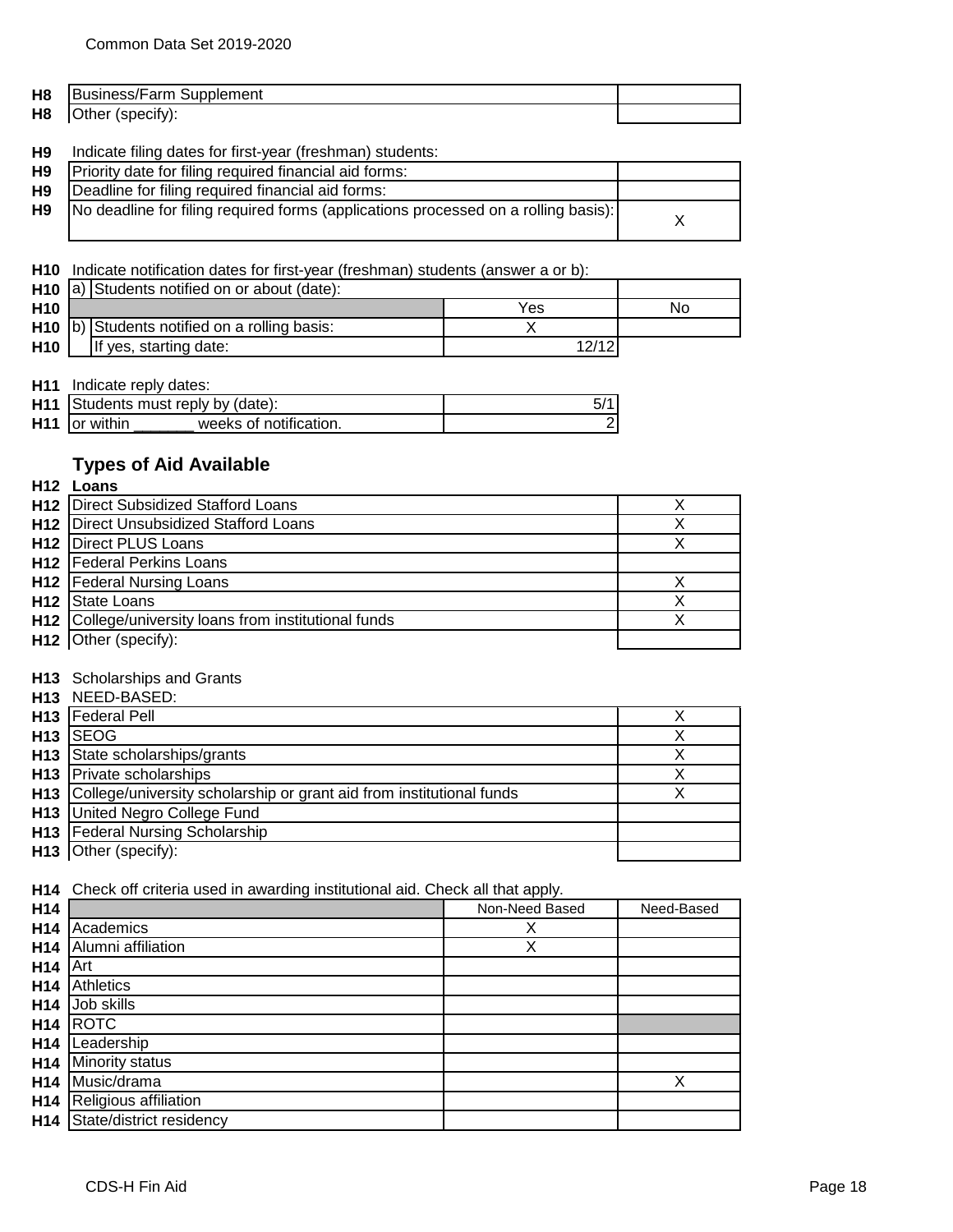**I1**

### **I. INSTRUCTIONAL FACULTY AND CLASS SIZE**

#### **Please report the number of instructional faculty members in each category for Fall 2019. Include faculty who are on your institution's payroll on the census date your institution uses for IPEDS/AAUP.**

|                                                                                                                                                                                                                                          | Full-time | Part-time                                                                       |
|------------------------------------------------------------------------------------------------------------------------------------------------------------------------------------------------------------------------------------------|-----------|---------------------------------------------------------------------------------|
| (a) instructional faculty in preclinical and clinical medicine, faculty who are not paid (e.g.,<br>those who donate their services or are in the military), or research-only faculty, post-<br>doctoral fellows, or pre-doctoral fellows | Exclude   | Include only if<br>they teach one<br>or more non-<br>clinical credit<br>courses |
| (b) administrative officers with titles such as dean of students, librarian, registrar, coach,<br>and the like, even though they may devote part of their time to classroom instruction and<br>may have faculty status                   | Exclude   | Include if they<br>teach one or<br>more non-<br>clinical credit<br>courses      |
| (c) other administrators/staff who teach one or more non-clinical credit courses even<br>though they do not have faculty status                                                                                                          | Exclude   | Include                                                                         |
| (d) undergraduate or graduate students who assist in the instruction of courses, but<br>have titles such as teaching assistant, teaching fellow, and the like                                                                            | Exclude   | Exclude                                                                         |
| (e) faculty on sabbatical or leave with pay                                                                                                                                                                                              | Include   | Exclude                                                                         |
| (f) faculty on leave without pay                                                                                                                                                                                                         | Exclude   | Exclude                                                                         |
| (g) replacement faculty for faculty on sabbatical leave or leave with pay                                                                                                                                                                | Exclude   | Include                                                                         |
|                                                                                                                                                                                                                                          |           |                                                                                 |

| 11              |    |                                                                    | Full-Time | Part-Time       | Total |
|-----------------|----|--------------------------------------------------------------------|-----------|-----------------|-------|
| $\mathsf{I}$    | a) | Total number of instructional faculty                              | 101       | 67              | 168   |
| 11              | b  | Total number who are members of minority groups                    | 10        |                 | 17    |
| 11              | C) | Total number who are women                                         | 51        | 41              | 92    |
| 11              | d) | Total number who are men                                           | 50        | 26              | 76    |
| $\mathbf{I}$    | e) | Total number who are nonresident aliens (international)            | 0         | 0               |       |
|                 |    | Total number with doctorate, or other terminal degree              |           |                 |       |
| 11              |    |                                                                    | 88        | 15              | 103   |
|                 | g) | Total number whose highest degree is a master's but not a terminal |           |                 |       |
| 11              |    | master's                                                           | 11        | 15              | 26    |
| $\overline{11}$ | h) | Total number whose highest degree is a bachelor's                  |           | 20              | 21    |
|                 |    | Total number whose highest degree is unknown or other (Note:       |           |                 |       |
| $\mathbf{I}$    |    | Items f, g, h, and i must sum up to item a.)                       | 0         | 12 <sup>2</sup> | 12    |
|                 |    | Total number in stand-alone graduate/ professional programs in     |           |                 |       |
| 11              |    | which faculty teach virtually only graduate-level students         |           | 0               |       |

#### **I2 Student to Faculty Ratio**

| 12 | Fall 2019 Student to Faculty ratio | 9lto | (based<br>on i | 1175 students   |
|----|------------------------------------|------|----------------|-----------------|
|    |                                    |      | and            | $123$ faculty). |

#### **I3 Undergraduate Class Size**

| 13 | <b>CLASS</b>      | $2 - 9$ | $10 - 19$ | $20 - 29$ | 30-39 | 40-49 | 50-99 | $100+$ | Total |
|----|-------------------|---------|-----------|-----------|-------|-------|-------|--------|-------|
| 13 | <b>SECTIONS</b>   | 95      | 148       | 90        | 12    |       |       |        | 347   |
|    |                   |         |           |           |       |       |       |        |       |
| 13 | <b>CLASS SUB-</b> | $2 - 9$ | 10-19     | $20 - 29$ | 30-39 | 40-49 | 50-99 | $100+$ | Total |
| 13 | <b>SECTIONS</b>   | 19      | 6         |           |       |       |       |        | 25    |